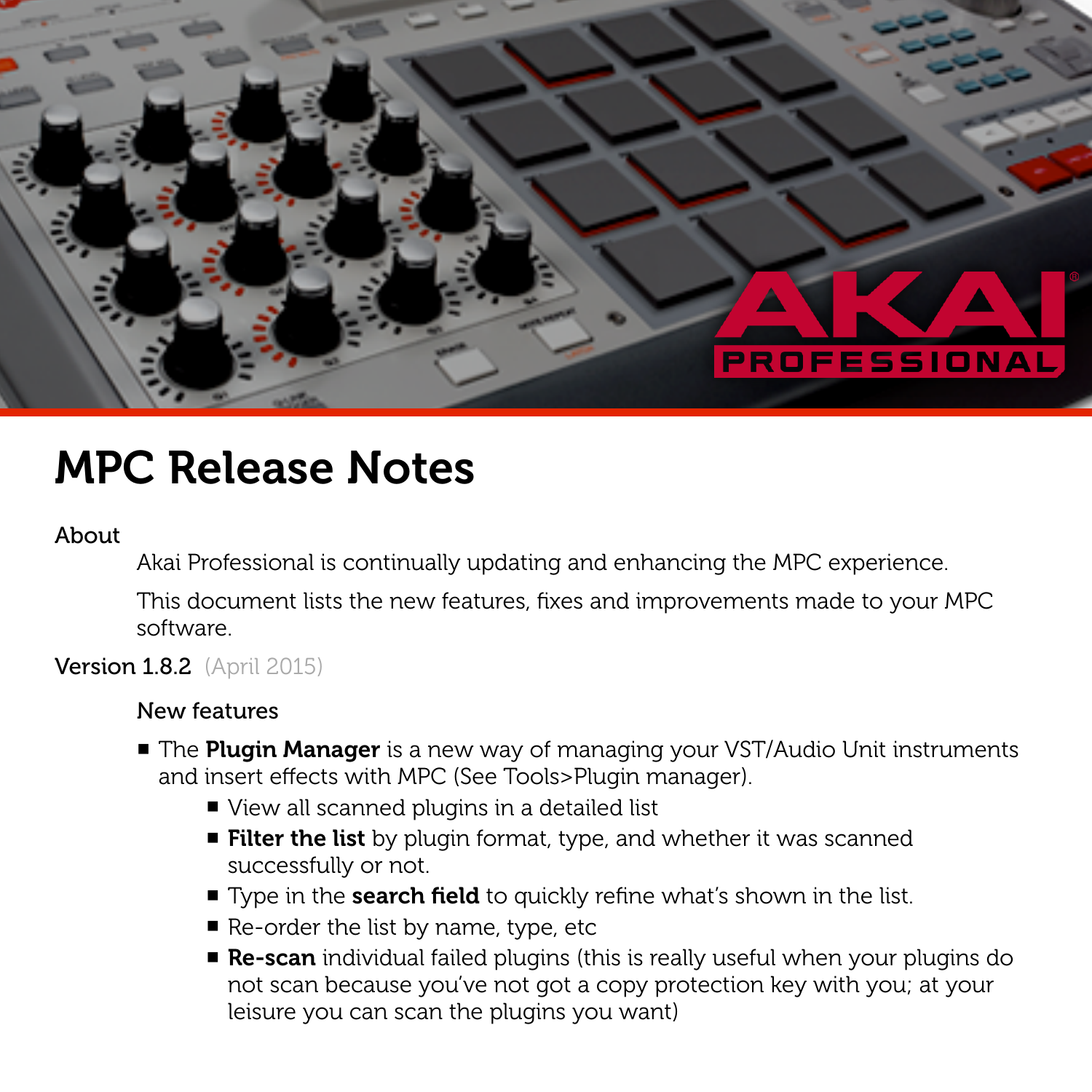- "Use" checkbox provides the ability to filter out plugins from the list so you can hide plugins you don't want to use.
- Favourite plugins option allows you to move your preferred plugins to a new section at the top of the new plugin dialog for rapid access.
- You can also launch the plugin manager from the "new plugin" dialog (use the "cog" icon)
- New sample loop types (see sample trim mode, or the pad parameters in program edit)
	- Off no looping occurs.
	- Forward loop is the existing MPC loop behaviour. When playback reaches the "end" point, it resumes playing forwards from the "loop" point
	- Alternating loop when playback reaches the "end" point, the sample will play backwards to the "loop" point, then forwards to the "end" point, and so on.
	- Reverse loop when playback reaches the "end" point it will continually play backwards to the "loop" point from "end"
- Sequence note duration recording enhancements (see Preferences>Sequencer>Truncate Duration).
	- Select To Sequence Length to truncate notes when they go beyond the length of the current sequence. When a sequence loops you can be sure that the note will never "play over" itself.
	- Select To Sequence End to truncate notes to the end of the current sequence. When the sequence loops round, the note will stop playing.
	- Select As Played to record events exactly as they were played. The note events may overlap as the sequence plays back.
- Automation support for the pad offset and pad reverse parameters. You can now assign these parameters to Q—Links and record their changes in real time.
- The Expansion Manager allows you to manage your installed expansion packs. (See Tools>Expansion Manager).
	- View a list of expansions installed into your MPC, along with their details.
	- The "Use" field allows you to hide expansions you don't want to see in the expansion browser.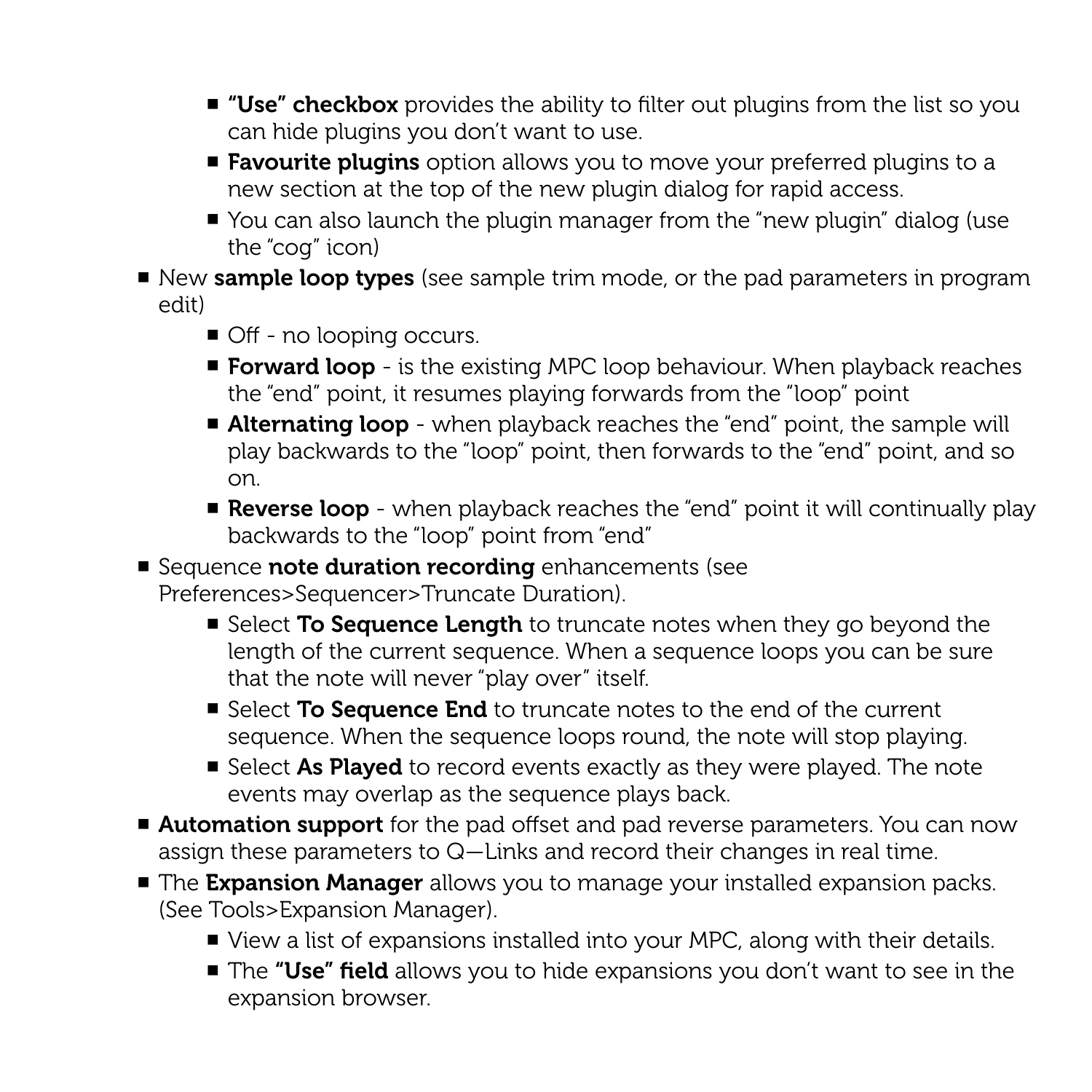- XPN-format expansions can be automatically **uninstalled** (select the XPN and press "Uninstall")
- Master tempo allows you to lock your MPC to a unified tempo, regardless of the current sequence's tempo.
	- In MPC GUI, click the BPM sync field on the transport toolbar to engage "master tempo". The toolbar displays "MST" when master tempo is engaged.
	- On the MPC LCD, select the "seq" field beside the sequence BPM, and press +/- to select "mst".
- Real-time track transpose allows you to adjust note pitches as the sequence is running. This does not affect the recorded events shown in the event grid. Adjust from the GUI parameter panel in main mode, or using the custom track parameter display on the LCD.
- Real-time **sequence transpose** allows you to transpose MIDI the pitch of all notes in *every* track at once. Adjust from the GUI parameter panel in main mode, or using the "Tran:" field on the LCD. You can combine real-time sequence transpose and real-time track transpose.
- Audio VU meter on LCD main page shows the current level of the master outputs.
- MIDI activity indicator displays on the LCD main page.
- Ability to **Convert a sequence to progression** (accessed via the Tools menu).
	- You can now construct your own chord progressions and map them to pads in Pad Perform Mode.
	- Record a chord sequence on a plugin, MIDI or keygroup track and open the conversion dialog. All chords will be detected from your sequence, and the chord name will be automatically detected. Choose a name for your progression and hit Do It.
	- The progression is saved in an individual file on your hard drive (on Mac, this is: */User/<your name>/Library/Application Support/Akai/MPC/Progressions*, on Windows this is: *C:\Users\All Users\Akai\MPC\Progressions*)
	- You can share these progressions with other MPC users.
- Advance keyboard and VIP software integration. Enjoy using VIP as your instrument host within MPC.
- The looper gain can be adjusted via Q4. This allows you to adjust the mix of the looper with your sequence.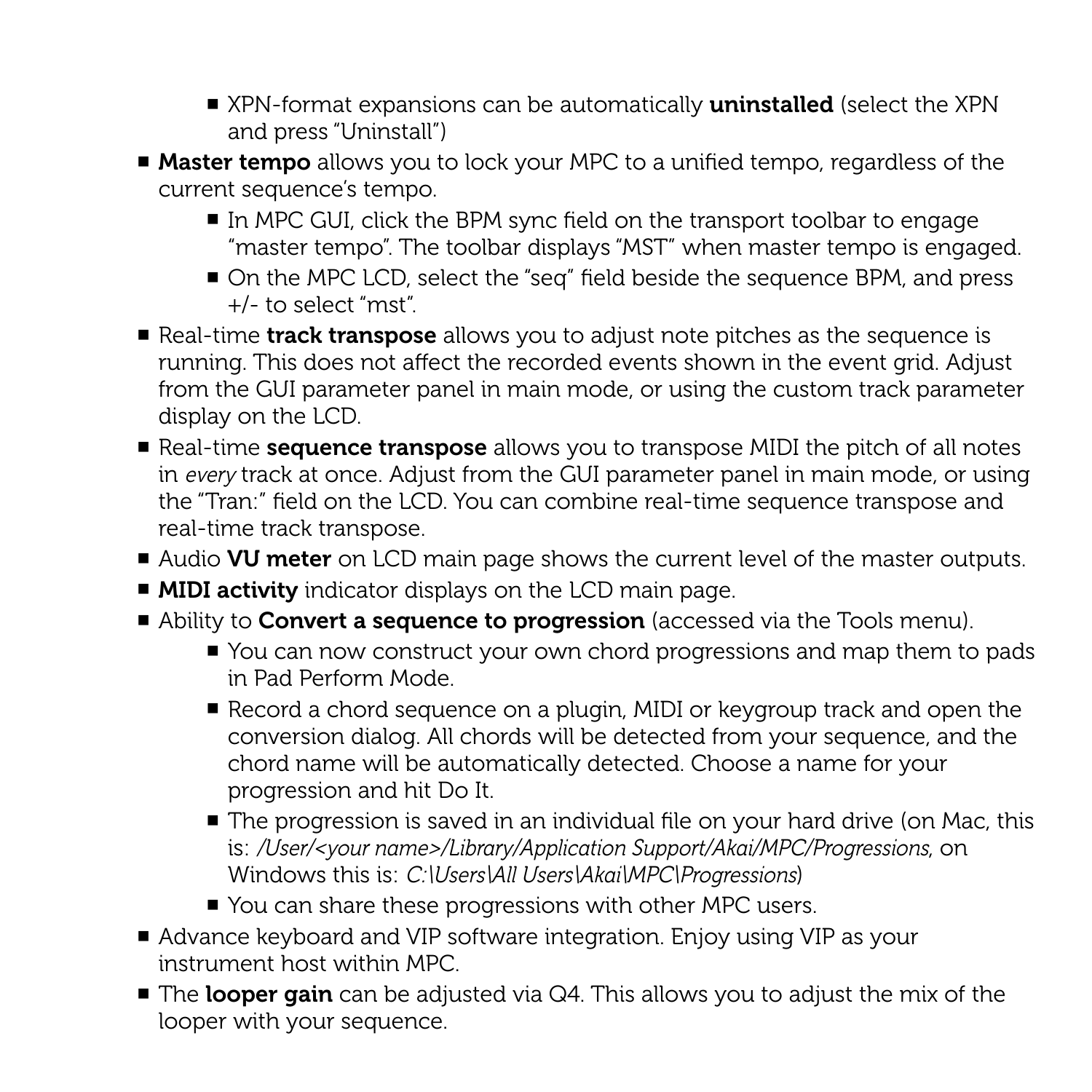■ An LCD Window (see the Tools menu) that displays a large GUI representation of the LCD display on your MPC Renaissance or MPC Studio.

- New MPC "pattern" file format (with extension ".mpcpattern"). These files are a snapshot of the events on a single track.
	- You can export an mpc pattern file using File>Export>As Pattern.
	- MPC patterns can be loaded from the MPC file browser or dragged into the MPC window. (They appear under the SEQ and NO FILT file filters.)
- The Expansion Browser supports "categorized" expansion packs.
	- Expansions in this format present a hierarchical view of their contents rather than a plain alphabetical list.
	- Look out for new categorised expansions available in the MPC expansion pack store.
	- You can use the Expansion Builder to build your own categorised expansion pack.
- The Expansion Browser supports MPC pattern files.
	- MPC patterns in an expansion pack will load into a new empty track in the current sequence.
	- They auto-load the relevant program (unless you hold down shift).
- The plugin scanner is more robust and will not re-scan failed plugins with you select "Scan New". The result display of the plugin scanner has been made clearer.
- Improved MIDI input handling. Issues with hanging notes when changing tracks, using sustain, etc have been resolved.
- Improved waveform scrolling/focusing in the sample editor.
- Vintage mode moved into LCD's "Effects" page.
- Updates to file save/export dialogs.
- Looper and sample record settings are stored for ease of use.
- $\blacksquare$  Improved compatibility with UAD plugins.
- Bug fixes and stability enhancements.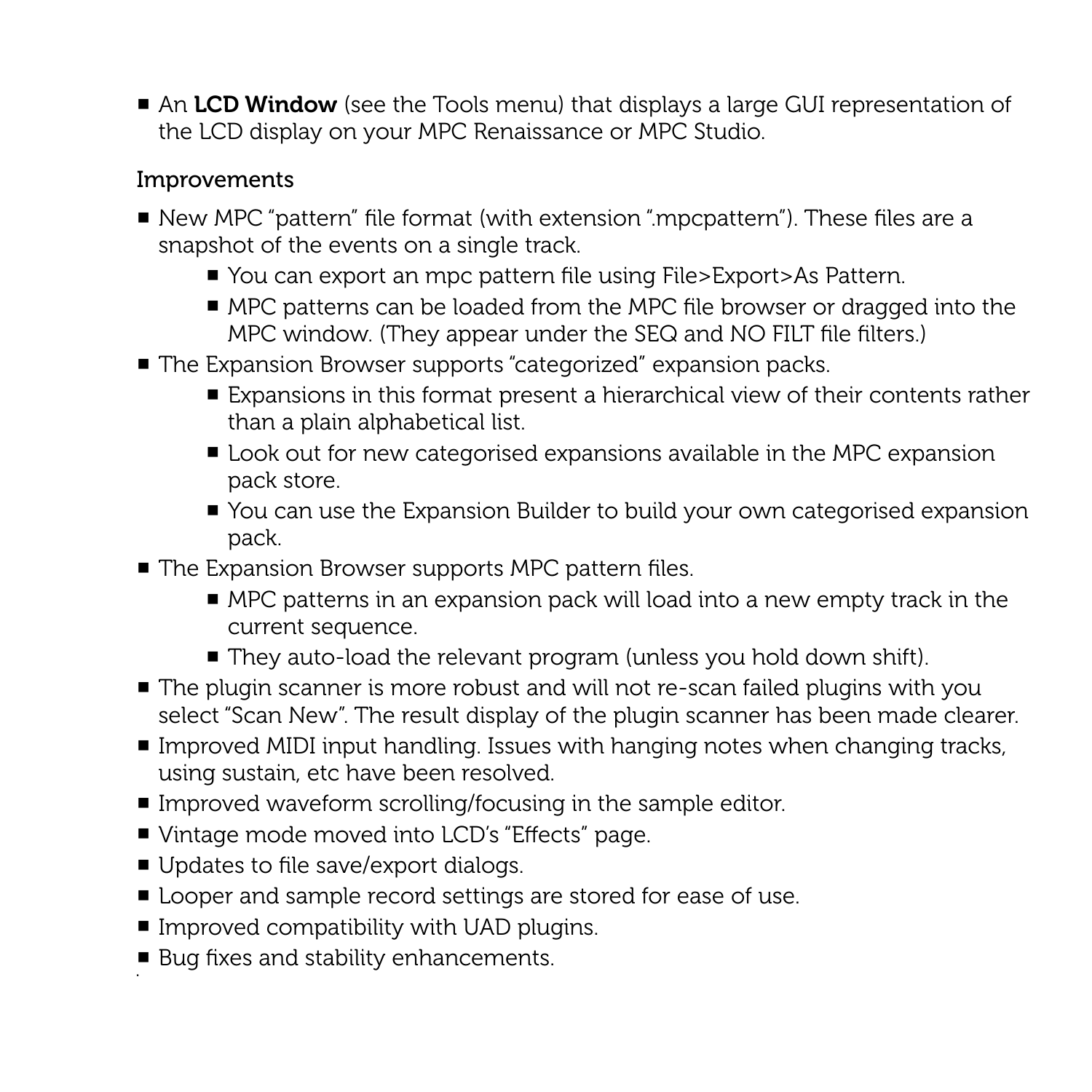**Version 1.8.1** (March 2015)

Improvements

■ Bug fixes and stability enhancements.

# Version 1.8 (February 2015)

Version 1.8 vastly improves the sample capture, edit and slice experience. It also brings exciting new features for live performance.

- Non-destructive chop MPC 1.8 provides two new "non-destructive" chop facilities. This allows you to chose the slice/edit behaviour that you prefer without destroying your original sample. This gives you far more control over your sample playback.
	- **Per-sample**: Sample slices are now saved inside the sample file. When assigning a sample to a pad, you can either chose to assign "all" of the sample (previous MPC behaviour) or a particular slice (referenced by the slice number). This means that you can save your sliced sample, and re-use the slice data in another project.
	- **Per-pad**: Additionally, each pad can reference specific regions of an audio sample, regardless of whether it has been sliced or not. Select the "pad" slice to unlock "pad start" and "pad end" pad parameters which determine which samples to play. Also, the pad can have an independent sample loop setting.
- Built-in looper allowing you to record, overdub, and manipulate audio in real time. It's great fun! Access the looper by pressing Looper (or F1 on the hardware) on the Sample Record page.
	- Quickly record and overdub audio in a looper audio buffer, with punch-in overdub/replace capability.
	- Can be enabled live by LCD, GUI or footswitch.
	- Configurable number of bars of audio record loop.
	- Looper input and output monitoring on LCD.
	- Large, clear LCD looper display.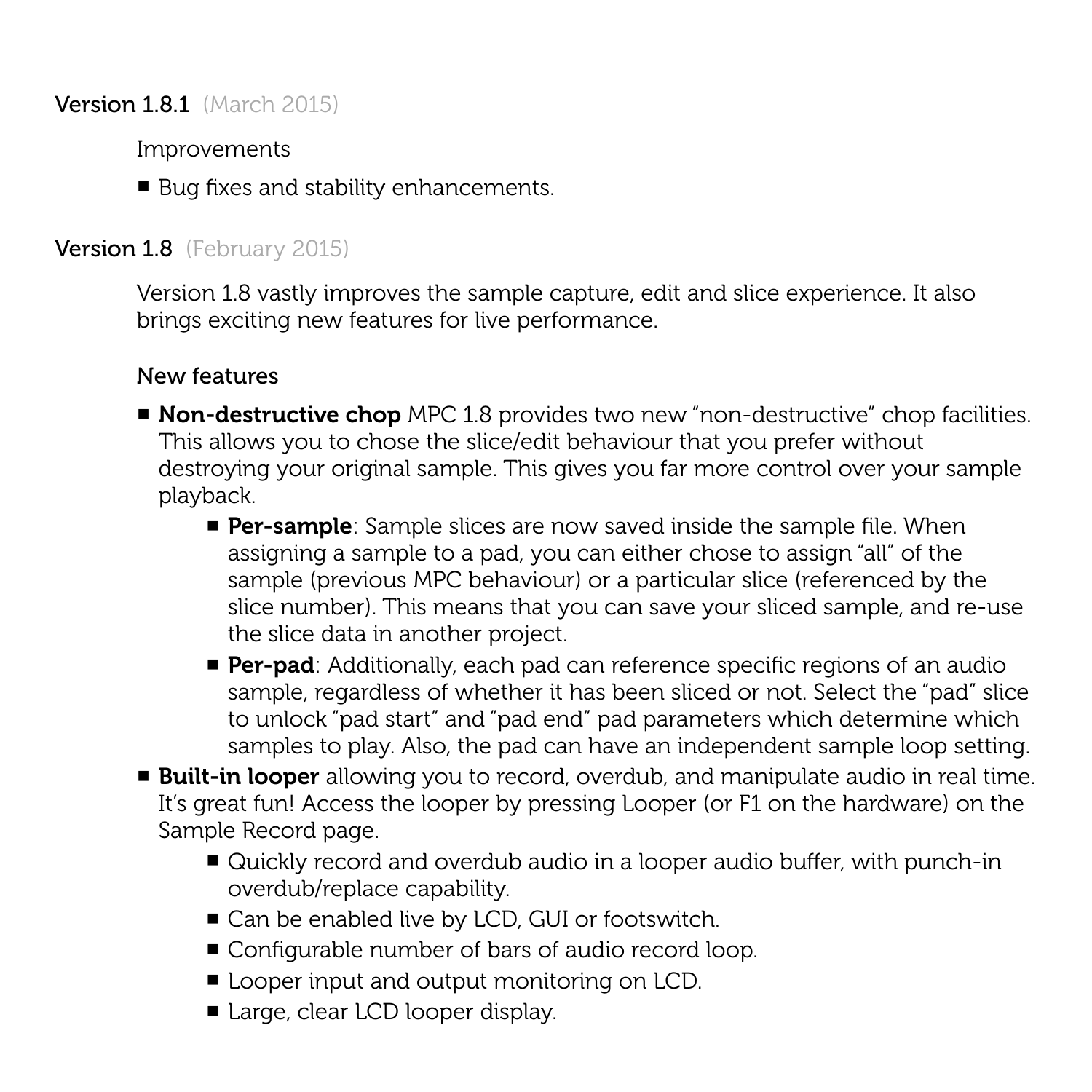- Sequencer SYNC mode ensures that the loop buffer always plays in step with your sequence playback. You can disable this to use the looper without sync.
- Realtime loop reverse. (When sequencer sync is on, this switches direction at end of each sequence loop. When sync if off, reverse happens immediately.)
- Export recorded loops to a pad, or to the sample pool for further use with MPC.
- The sample editor has received numerous improvements and new workflow to make chopping samples into slices easier and more fun:
	- **Program/pad audition** mode in the sample editor. You can now edit a sample in the context of the program it will play in. Select PROGRAM mode, and the current program will appear on the pads. Tap a pad to select it. The sample editor will allow you to edit the settings of that pad's first layer. You can audition the sample through the pad and the program's entire audio chain. In this mode, you are adjusting the pad parameters, as if you were using the Program Editor.
	- **Live sample chop**. In sample chop mode, start auditioning a sample, and press "Slice +". A new slice point is inserted in real time. This allows you to checking "perform" a chop as you listen to the sample. At any time, you can drop out of audition mode, fine tune a pad chop point, and then re-start the live chop.
	- Sample trim mode can now trim "all" of the sample (the legacy behaviour, which allows you to set the automatic chop ranges), or a specific slice. This provides a more detailed view of a single slice than you get in sample chop. You can switch between trim and chop to make slice edits.
	- Sample chop has a new "cue" playhead for fast manual chopping. You can manually select a sample position, audition the sample from that point, and then insert a slice at the cue point.
	- Cue audition behaviour can toggle between "toggle" (press to start, then press to stop) and "note on" (play whilst button is held) play modes.
	- Click in the GUI timeline to quickly set the cue point.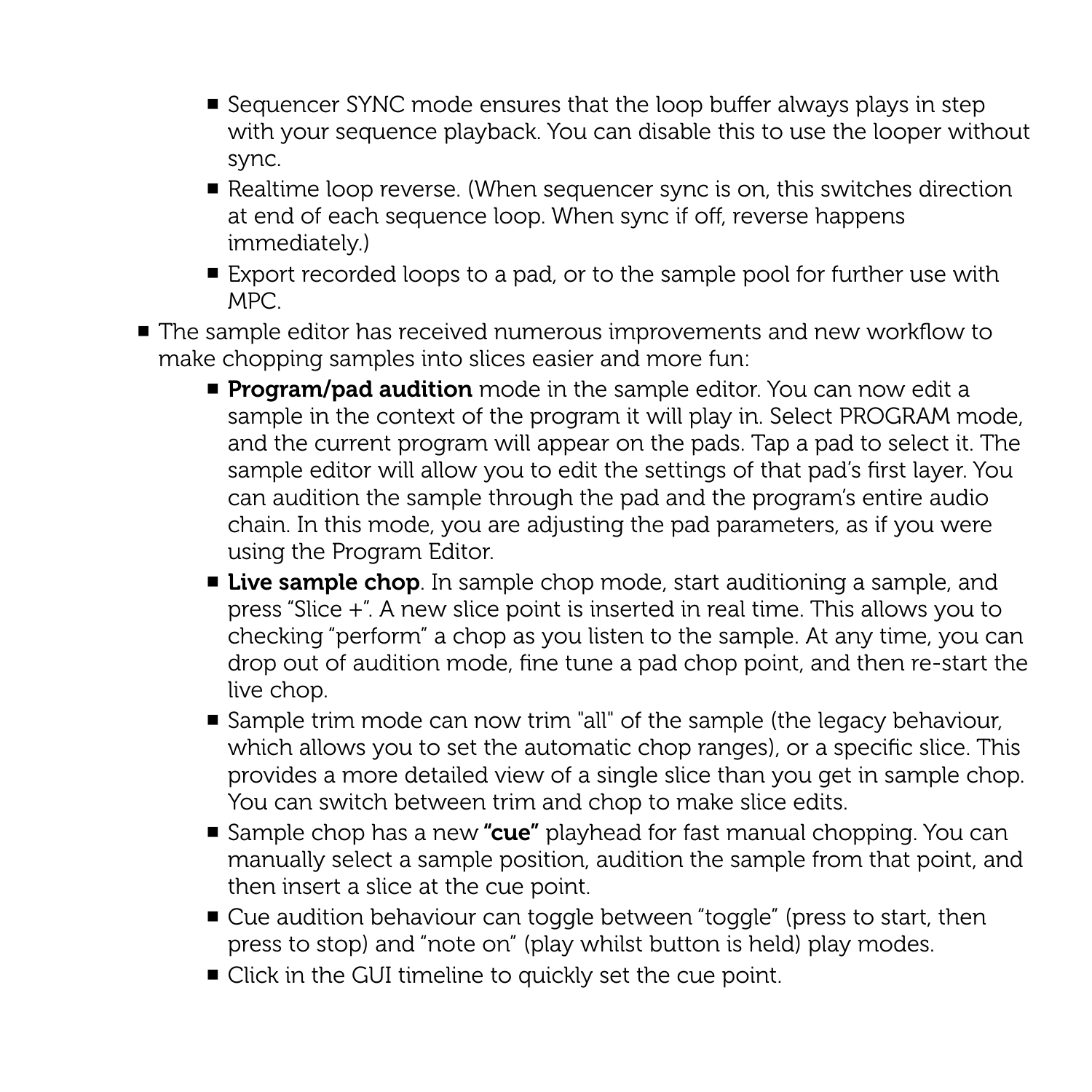- Audio **marker preview** function (press WINDOW over the "Start:", "End:", or "Cue:" LCD field, or use the GUI's "Other" preference tab). This plays a small snippet of audio at the marker point when you adjust it from Q-Link, data wheel, or GUI. Tap a Q-Link knob to replay the audio marker preview.
- Audio marker preview play can be configured to play a snippet BEFORE or AFTER the marker. The different modes can help you find accurate cue points by listening to the preview.
- When adjusting start/end/loop sample positions, the data wheel adjustment increment is scaled based on zoom level. Zoom in for very fine, samplelevel, control or zoom out for coarser adjustments.
- The selection of chop type (e.g. threshold, regions, BPM, etc) from LCD is now made in a cancellable popup so you don't destroy slice edits accidentally.
- Limitations on slices have been removed. Slices no longer have to run in order, or be contiguous. They can even overlap.
- Added many new convert/assign features employing the new nondestructive chop functions.
- Sample chop operations are undoable.
- GUI waveform handles improved. They are now clearer and easier to move, and include the slice number, and intelligent display.
- Waveform handles are adaptively displayed in chop mode: the end marker is only shown for the currently selected slice. This reduces visual clutter and makes it easier to see all of your slices. The handles highlight to indicated which point (start/end/loop) is being edited from the hardware.
- GUI timelines are clearer, and have new bars/beat/pulses display option.
- The sample editor automatically opens on currently selected sample. Playing pads in main mode updates the currently selected sample.
- Updated pad lights in new sample trim and chop modes to make use easier.
- Retune a sample to the sequence tempo (press WINDOW over the sample edit "tune" parameter, or process FROM BPM in the GUI panel).
- New, reorganised, sample process panel.
- Time stretch process gains a ratio setting allowing you to easy calculate the time stretch factor.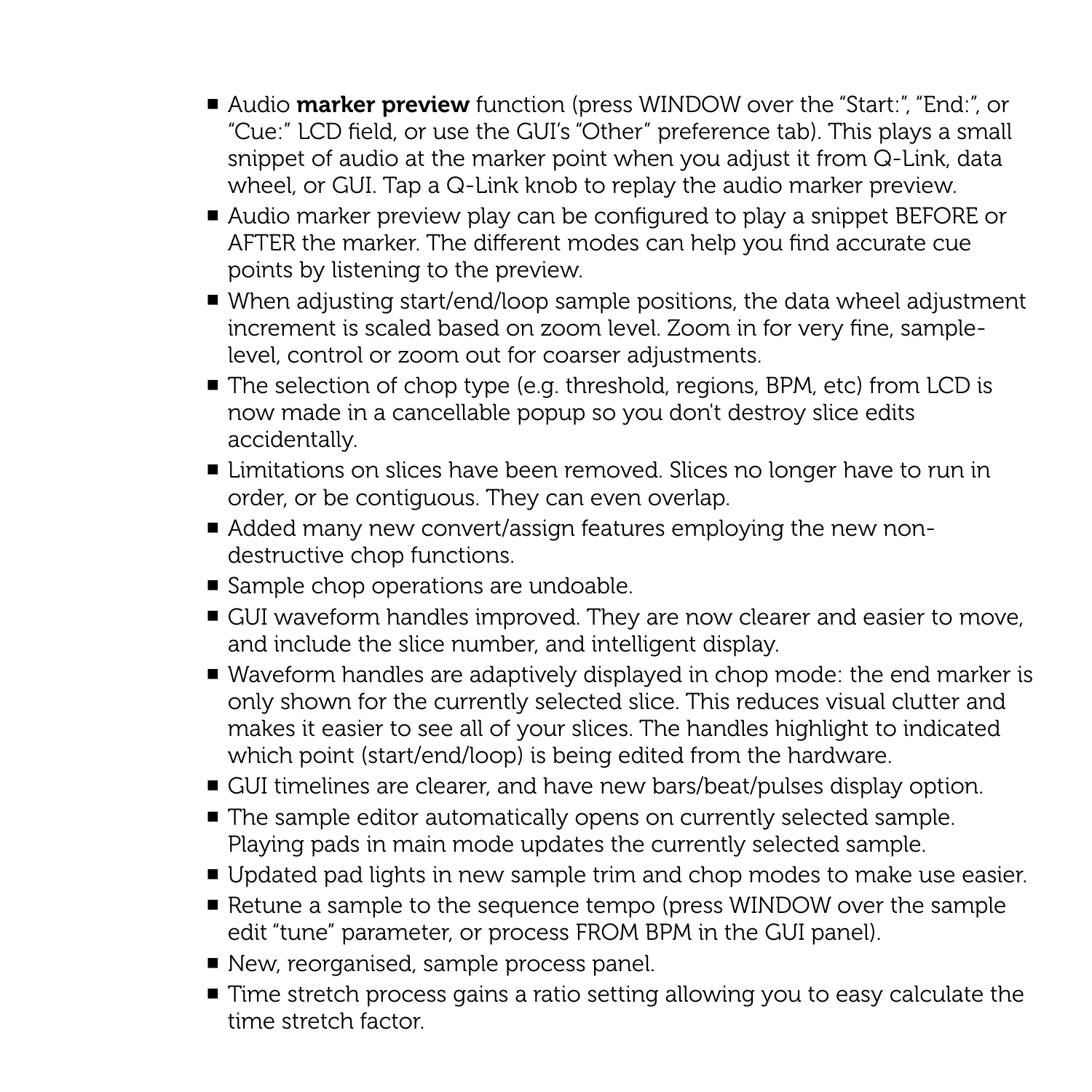- Ability to remove all slices in a sample.
- Your sample editor settings are remembered between runs on MPC.
- Pad perform mode allows you to assign musical scales, modes, chords, and progressions to the pads for more creative performance. Press PAD ASSIGN when using a plugin, MIDI, or keygroup program.
	- Allows mapping any scale over the pads starting from any note in any octave. (Also provides modes.)
	- User-selectable start octave to ensure playable range in bank A is useful. This can be quickly adjusted with via up/down function keys.
	- LCD displays the mapping of notes/chords to the current pad bank.
	- Pad perform mode highlights each octave's root notes so you can see how octaves map onto your pads.
	- The ability to base each pad bank on an octave's root note, or to map the pads continuously though the banks.
	- Chord playback facility, with ability to select notes from the selected scale (e.g. 1-3-5, 1-3-5-7b), and chromatic patterns (e.g. major/minor/sus4/ diminished).
	- In chord mode, press SHIFT and tap a pad for a quick chord variation.
	- Play musical progressions with your pads: in progression mode you can select banks of chord progressions with which you can quickly construct songs.
	- Each progression has an associated scale that will be automatically selected. This means you can immediately switch into "notes" mode and play something cool over your recorded progression.
- **Input insert effects** allow you to sample audio and record in the looper through an insert FX chain.
- Vintage mode effects can be used universally as an insert effect.
- New pad layer play styles. These adjust how a sample plays without altering the sample itself.
	- **Non-destructive sample reverse**: play a slice or a region of a sample backwards without editing the sample.
	- Pad offset parameter: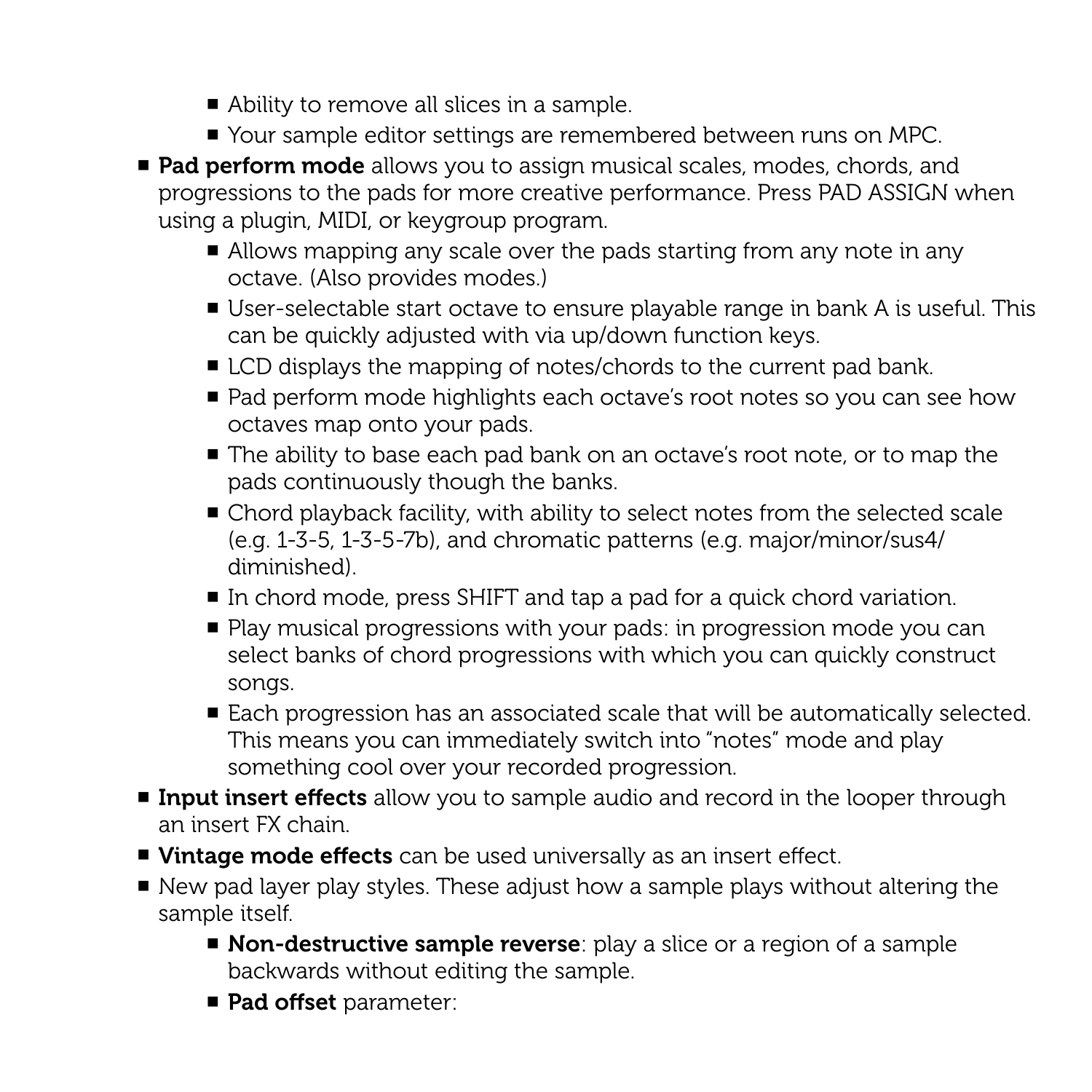- Start playback a number of samples into the audio (with a positive offset value), or
- Delay a layer's playback (with a negative offset value).

# ■ Enhanced sampler.

- Larger GUI VU meter for better signal visibility, and greater input threshold control.
- Ability to send the mono or stereo input signal through mono or stereo insert effects.
- Ability to chose whether to record samples as mono or stereo audio.
- Enhanced program edit mode:
	- New expanded LCD "Samples" tab with three further pages housing all new pad layer options (slice, pad start, pad end, pad loop enable, pad loop position, offset and reverse). This is available on the F2 tab from the hardware, or via a collapsible GUI tab section.
	- Pad slice parameter can select a specific sample slice (from 1 number of slices), "All" of the sample (this is the previous MPC behaviour, you can set the bounds of "All" in sample trim mode), or "Pad" which unlocks the pad parameters for pad start, pad end, pad loop.
	- Pad level and pan added to the master tab in LCD and GUI program edit pages.

- Vintage mode effects available for MPC Studio users
- One-touch sequence half/double (See Edit>Sequence, or right click over the sequence combo box, or press WINDOW over the Sequence field in Main Mode).
- Sequence Edit operations are available in the GUI (See Edit>Sequence, or right click over the sequence combo box).
- You can now drag files anywhere into the MPC window from Finder/Windows explorer to open them.
- Cursor keys are supported in the project info sample list for quick sample selection.
- Command/Control-click a sample in the sample list to deselect it.
- Project preview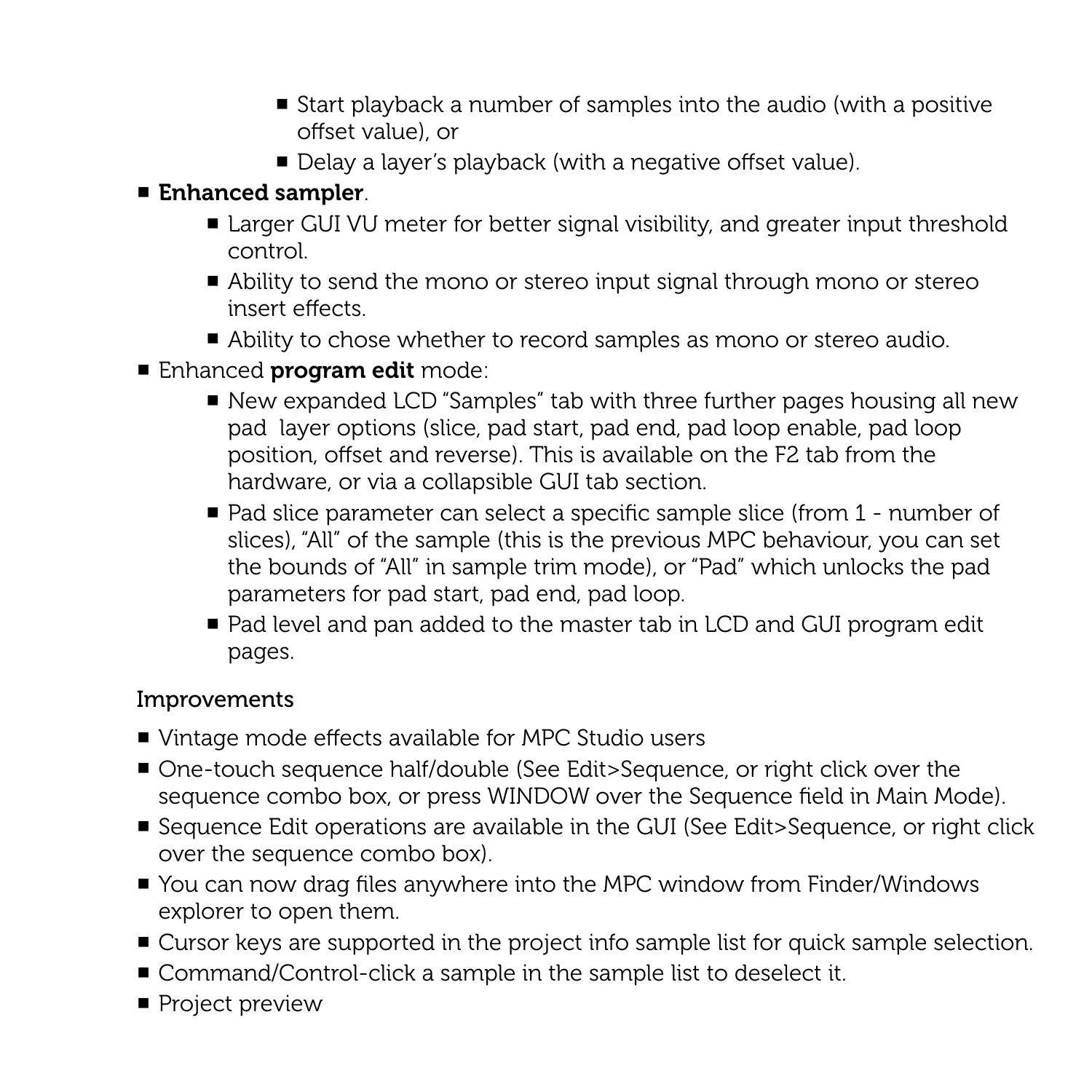- You can select a sequence, track, etc to export as a project preview in the Audio Mixdown dialog. (Select "Save as project preview").
- Highlighting a project XPJ file that has an associated preview will cause the preview to automatically audition from both GUI and LCD file browsers.
- The file browser will hide the [ProjectData] directories when PROJECT filter is engaged.
- Step sequencer "Pad Select" button available on F4. When this is engaged, you can tap a pad to quickly switch to step sequence events on different pads.
- Sample edit time stretch off-line process extended to include BPM calculation from sample length.
- Tapping a pad in main mode updates the selected sample in the project info window.
- GUI workflow improvements:
	- Ability to move the the main window by dragging in spare space on the transport toolbar.
	- Sequence/Track combo boxes open on a single click. To rename the sequence or track, double-click the combo box.
	- New "modal" window support. Pop-up windows are contained in the main MPC window rather than spilling out.
- LCD workflow improvements:
	- $\blacksquare$  Improved button styles,  $\pm/-$  pairs are clearer, as are toggle buttons and tabs.
	- SHIFT + "multi option" tab to flip backwards through the tabs.
	- Some LCD pages have a second bank of function keys, accessible via shift. (See sample edit and looper pages.)
- Improved audio path performance.
- Many minor workflow improvements for MPC Renaissance and MPC Studio users.
- Bug fixes and stability enhancements.

Version 1.7.2 (November 2014)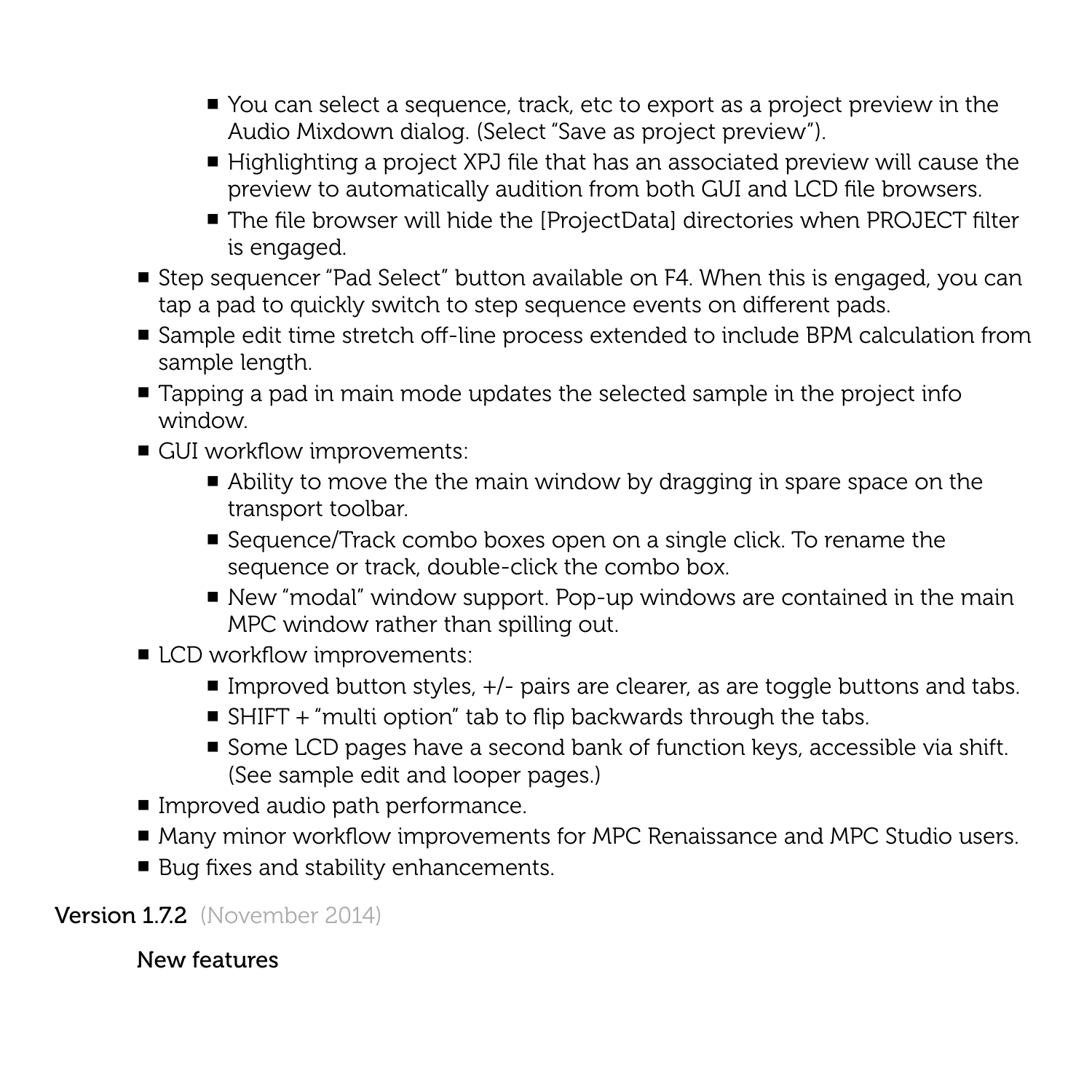- New expansion file format The new MPC "xpn" file format is a self-contained expansion pack bundle that you can easily drag into MPC to install into the expansion browser.
- MPC Expansion Builder application added, allowing you to create "xpn" expansion pack files. Share your MPC expansions with other MPC users! (This is an optional installable item in the MPC installer.)
- $\blacksquare$  Drag a pad onto a Q-Link to quickly assign the Q-Link mapping.

■ Bug fixes and stability enhancements.

# Version 1.7.1 (October 2014)

## New features

- Pad Keys (See Tools>Pad Keys). Drive the pads and banks from your computer keyboard. Use 1/2/3/4, Q/W/E/R, A/S/D/F and Z/X/C/V to emulate pad presses. Use [ and ] to switch pad banks. Use J/K/L to set pad input velocity (to quarter level, half level, full level).
- New keyboard shortcut (and menu item) to change sequence immediately, and to change after current sequence finishes playing (See Edit>Sequence>Next Sequence Now).
- Mixer view filters are remembered between runs of MPC. Your favorite mixer setup is now permanent!
- Menu item for launching the MPC expansion pack store.
- Solo operations are now automatable.

- Insert effects in the "assignable parameter" LCD pop-up (accessed from main mode) launch the insert editor when you press Window.
- Audio export defaults to saving in the project's directory.
- Improved performance of Expansion Browser when viewing many expansion packs.
- Improved program change and bank change (LSB/MSB) MIDI message support.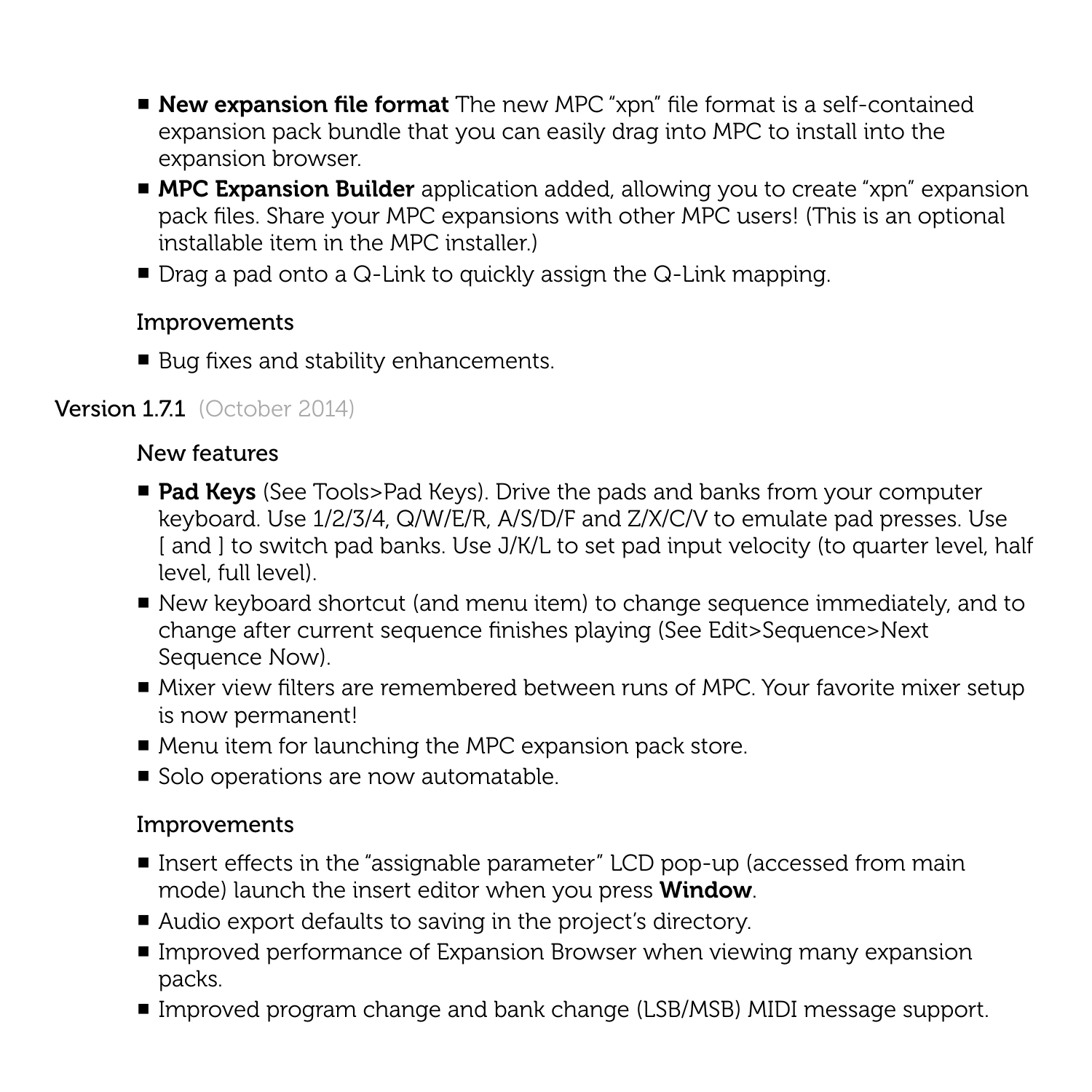- Improved stability of file load/save operations.
- Improved VST plugin scanning performance.
- Improved audio path performance.
- Bug fixes and stability enhancements.

## Version 1.7 (September 2014)

## Important note

This is a major MPC release with many new features and important enhancements. Please be aware that the audio architecture has changed significantly. All old MPC projects will load into version 1.7 and should still sound identical. However, the old project structure will be converted into the new MPC 1.7 format. The files you save will not be backwards compatible with MPC version 1.6 or earlier.

#### New hardware support

■ Support for MPC Studio Gold.

#### New mixer architecture

- Tracks are no longer audio channels, but house MIDI data.
- Each program is an audio channel, complete with its own insert effect chain and audio routing options. All program automation (e.g. pad/program audio channel mixer settings, plus other pad/program automatable parameters) is recorded perprogram in each sequence.
- All mixer channels now have headroom, and can apply up to 6.0 dB boost. (This is available on pad audio strips, program audio strips, the metronome and master volume controls).
- All mixer values are shown accurately with dB values. This appears on slider scales and on all value tooltips.
- Audio VU meters reflect accurate audio values in dB.
- Audio VU meters have peak hold.
	- Click to reset the peak value.
	- Clipping audio channels are indicated by a red peak value.
- The Program Mixer shows a program audio channel strip to the right of the mixer.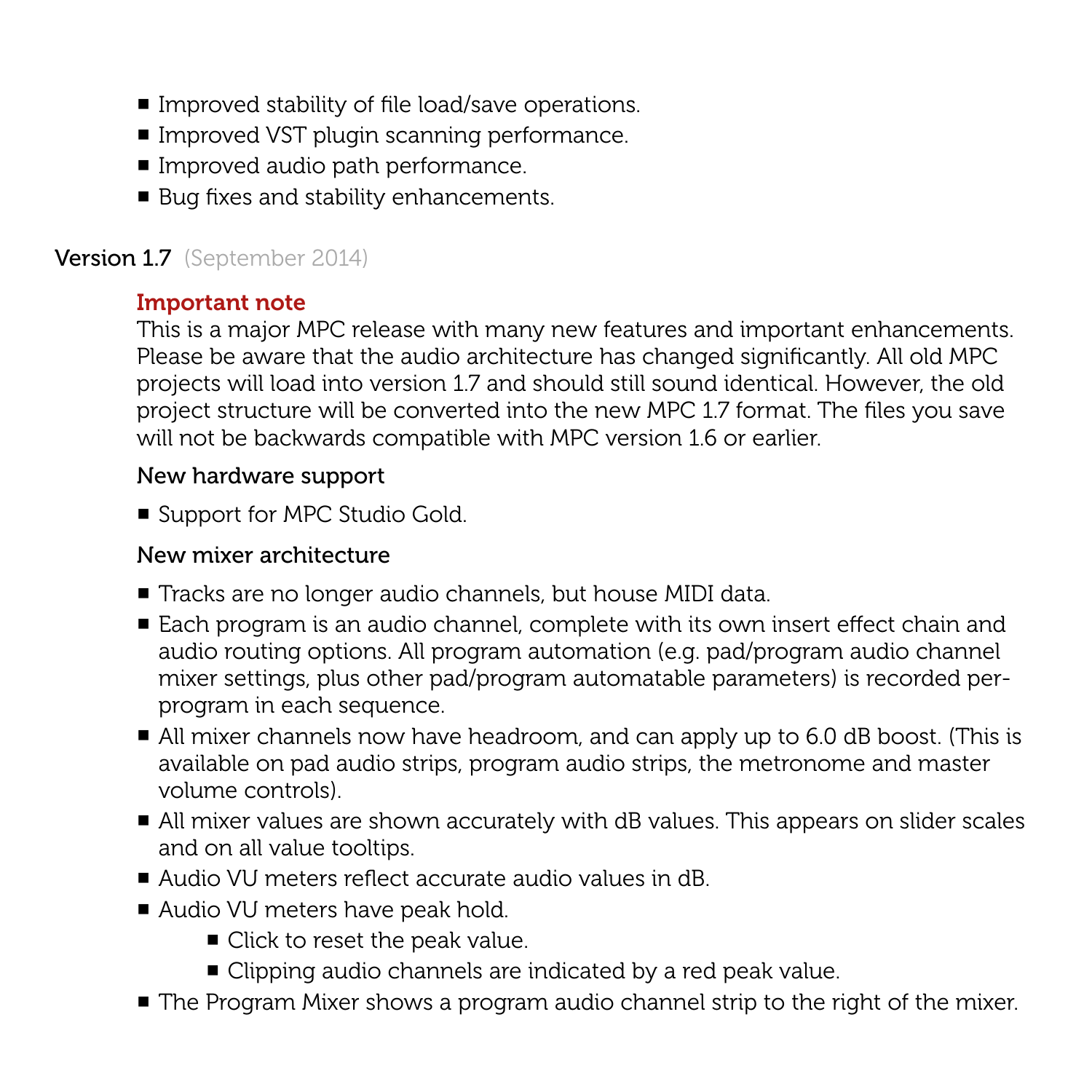- This allows you to control the overall program level and add inserts in the context of entire-program mixing.
- You can hide this by deselecting "Show program strip" in the mixer sidebar.
- Program Mixer improvements when mixing pads:
	- Pads route audio to their associated program audio channel by default.
	- $\blacksquare$  Enabling pad inserts no longer routes to a submix  $-$  the pad continues to route to it's program audio channel.
	- Program Mixer now shows VU meters for every pad.
	- $\blacksquare$  A pad indicator below the channel strip indicates pad activity, and allows you to preview a pad sound in the mixer. You can drag a sample onto this pad from the file browser.
- New Program Mixer strip filters available in the Program Mixer sidebar:
	- Show all pads (to show *all* pads, including unused pads)
	- $\blacksquare$  Show pads with samples
	- $\blacksquare$  Show pads with events
	- $\blacksquare$  Show pads with samples or events
	- <sup>25</sup> The "events" filters can check for events on the current track only, or on all tracks in the current sequence.
- New Track Mixer strip filters available in the Track Mixer mixer sidebar:
	- $\blacksquare$  Show tracks (de-select this to hide all MIDI track strips).
	- Show all tracks (to show *all* tracks, including all unused tracks).
	- $\Box$  Show programs (de-select this to hide all program audio channel strips).
	- III Show unused programs (de-select this to hide programs that are not used in the current sequence).
- New keygroup mixer (shown in Program Mixer Mode for a keygroup program) allows you to add inserts to individual key groups and mix keygroups directly.
- Program Edit Mode allows you to adjust pad and program inserts.
- Drag-and-drop insert effects between pad strips, program strips, and the master insert effect slots.
	- Drag an insert to move it into a new slot.
	- Hold control/command to copy the effect to the new insert slot.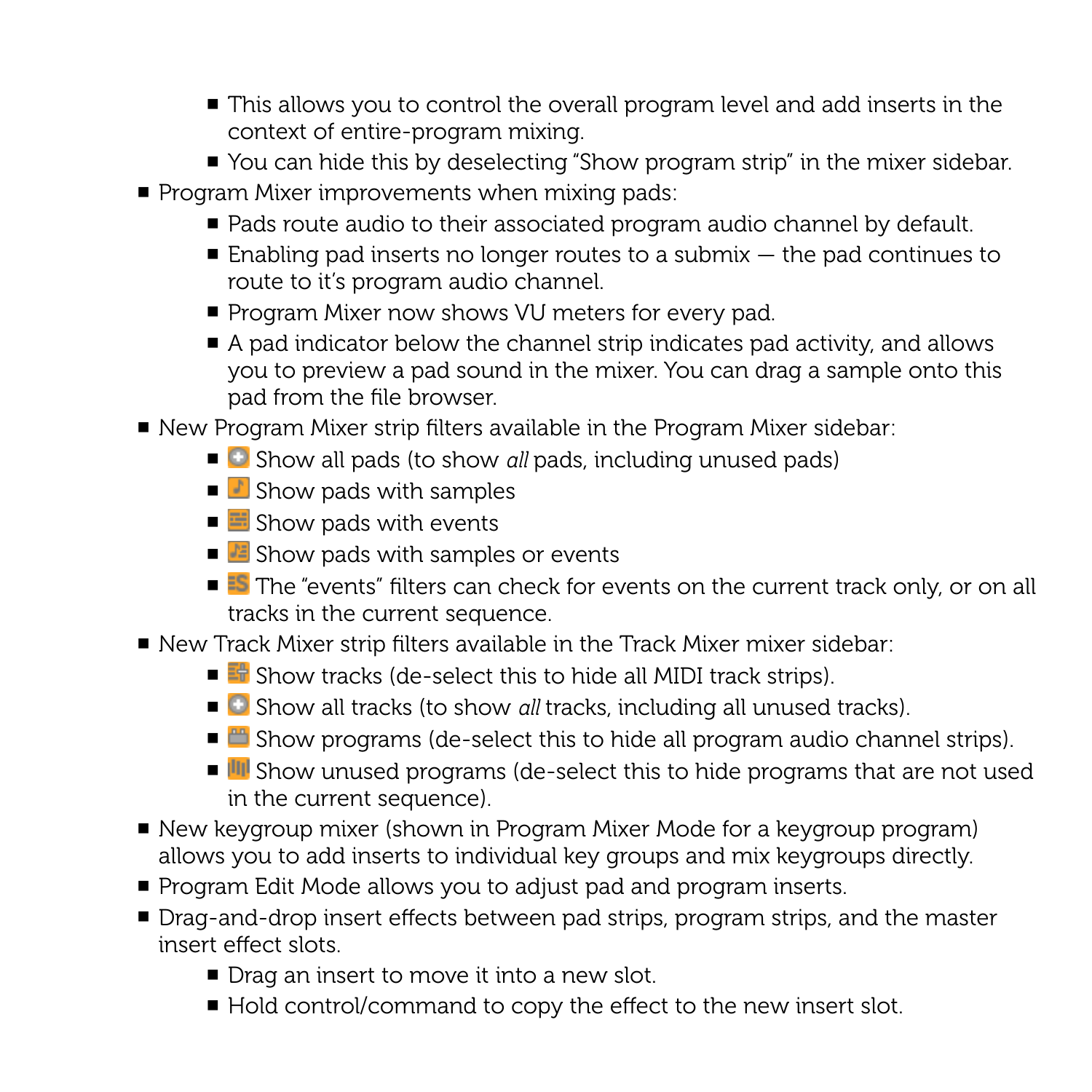- Alt/Option click on all faders, knobs and sliders to reset to the default value. This works in all mixers, for the metronome volume, master volume, and sample audition volume controls.
- GUI mixer channel strips show the current track/program/pad with a red highlight ring.
	- Click a mixer channel strip to select it as the current track/pad.

## New automation architecture

- Individual programs now have automation "arm" mode: Off, Read, Write.
- $\blacksquare$  **Press the**  $\blacksquare$  $\blacksquare$  icons on the channel strip to toggle Off, Read, and Write arm modes. When there is recorded automation you must hold Shift to enter Off mode (without Shift-clicking the button will toggle Read and Write arm modes only).
- If a program is armed in Write mode, all automation adjustments (to its mixer settings, Program Edit Mode setup, pad settings, and program/pad insert effects) will be recorded into the program. Automation is written whether the transport is in Record mode or in Play mode.
- The GUI toolbar provides a "global" automation control. Selecting a global state will force all programs into this automation arm mode.
- The Q-Link Trigger hardware button acts as an automation arm control. The button illuminates in Read arm mode, and flashes in Write arm mode. No light shows when automation is Off.
	- When there is automation recorded you have to simultaneously press the **Shift** hardware button to enter the Off arm mode.
	- $\blacksquare$  In the LCD preferences you can set the  $\Omega$ -Link Trigger button behavior page to be:
		- Control current program automation arm state.
		- Control global program automation arm state.
- Many more MPC parameters are now automatable.
	- You can automate many more drum program parameters.
	- You can record automation for program insert effects.
	- You can record automation for pad insert effects.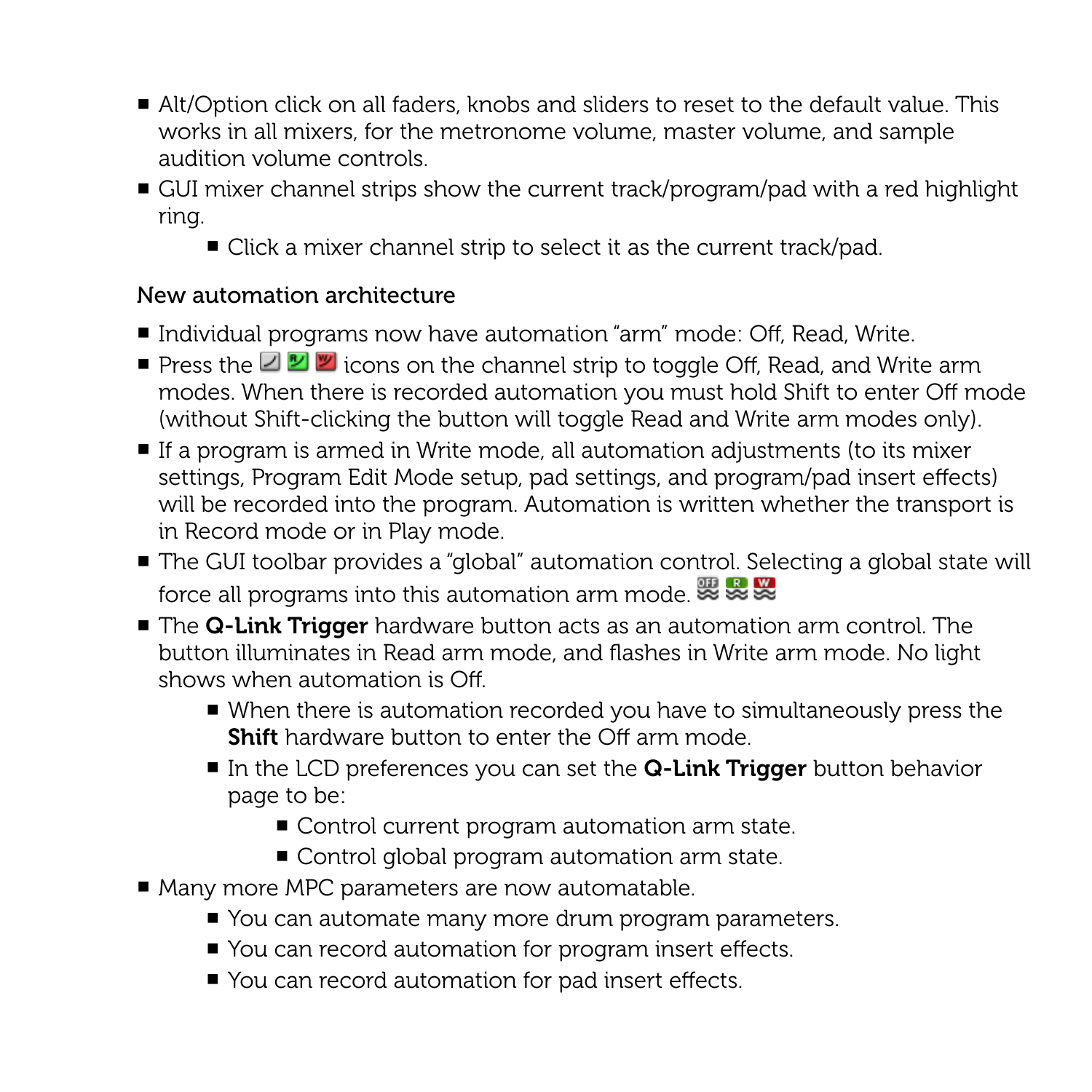- Selection of automation parameters has been vastly improved, with a hierarchical menu providing access to track (i.e. MIDI CCs), program (drum program or software plugin instrument) parameters, pad insert parameters (for drum and keygroup programs), and insert effects.
- MPC GUI editors denote automation event types clearly with color-coded icons.
	- Orange icons are performance events, green icons are track (MIDI) events, blue icons are program automation events, red icons are pad automation events.
	- **D** note events, **N** performance data (aftertouch, pitch bend, channel/note pressure events),  $\mathbf{F}$  track "mixer" MIDI event,  $\mathbf{F}$  other track MIDI event,  $\mathbf{F}$ program mixer automation,  $\mathbb{R}$  program parameter automation,  $\mathbb{R}$  program insert effect automation,  $\mathbb{F}$  pad mixer automation,  $\mathbb{F}$  pad parameter automation,  $\mathbb{F}$  pad insert effect automation.

#### Other new features

- AAX plugin format for Pro Tools 10 and 11.
- Multi-processing audio path to improve audio performance. (You can configure this in the "Other" Preferences window tab).
- AIR's **Hybrid 3** virtual instrument integrated deeply into MPC.
	- Hybrid appears in the plugin program instrument browser under "MPC Expansions" and in the new Expansion Browser sidebar.
	- A custom Hybrid Program Edit Mode layout allows hands-on live control of common Hybrid 3 controls on the Q-Links.
	- An integrated Program Edit Mode GUI layout shows these Hybrid controls clearly. You can open the standard Hybrid GUI in a separate window for fine control of all Hybrid settings.
	- $\blacksquare$  MPC's Hybrid 3 is compatible with standard Hybrid 3 presets, so any presets you install will instantly appear in MPC.
	- You can access the Hybrid 3 manual from the Help menu.
- Integrated Expansion Browser providing a more streamlined way to access your MPC instrument and sample expansion packs. Press the expansion button in the bottom-left of the GUI file browser to switch to/from expansion browser mode.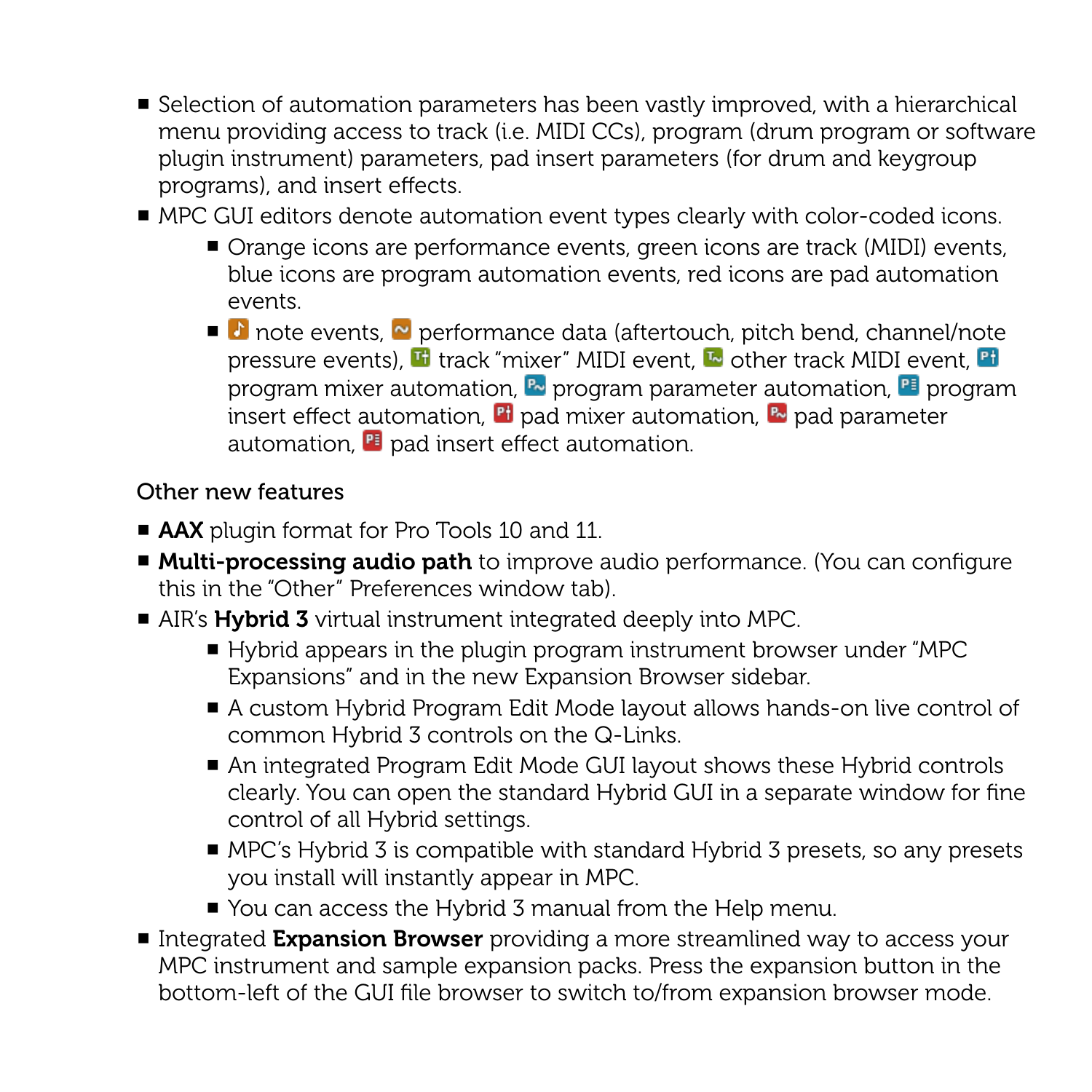- Sample expansion pack contents are accessible by program, sample, sequence or demo project.
- Virtual instrument expansions are accessible by their preset.
- Loading an expansion demo sequence will automatically load the corresponding program. (Hold shift when loading to skip this.)
- Hold shift when loading a program to auto-load the corresponding demo sequence.
- Direct Record in Sample Record Mode. When you record audio with the transport running, you have the option to "Add Event" when you assign the new sample to a pad. Selecting "Add Event: Yes" here will insert an event on the timeline at the exact time you made this recording, so the new sample plays seamlessly in your project You can use this to create complex layered recordings very easily.
- The file browser sample audition has a configurable **audition volume**. Select this in the GUI via slider or using the "Volume" F-Key button on the LCD Browser window.
- Q-Link controls are enhanced to be able to control many more parameters.
	- $\blacksquare$  Improved Q-Link pad mapping menu.
	- Access to many more drum program parameters.
	- Better selection of insert effects and insert parameters.
- New plugin scanner:
	- Crash protection for scanning unreliable/buggy plugins.
	- Scans plugins concurrently for faster results.
	- Improved scanner output, showing progress and results more clearly.
	- Ability to drag a VST into the project info area to scan it quickly.
- Enhanced audio export:
	- Ability to automatically "explode" the audio export:
		- $\blacksquare$  by program, and
		- $\blacksquare$  by track.
	- Optional mixdown of the master insert effects when exporting master outputs.
	- Optional mixdown of the insert return buses as separate files when exporting tracks and programs.
- Track Explode function (See Edit>Track>Explode).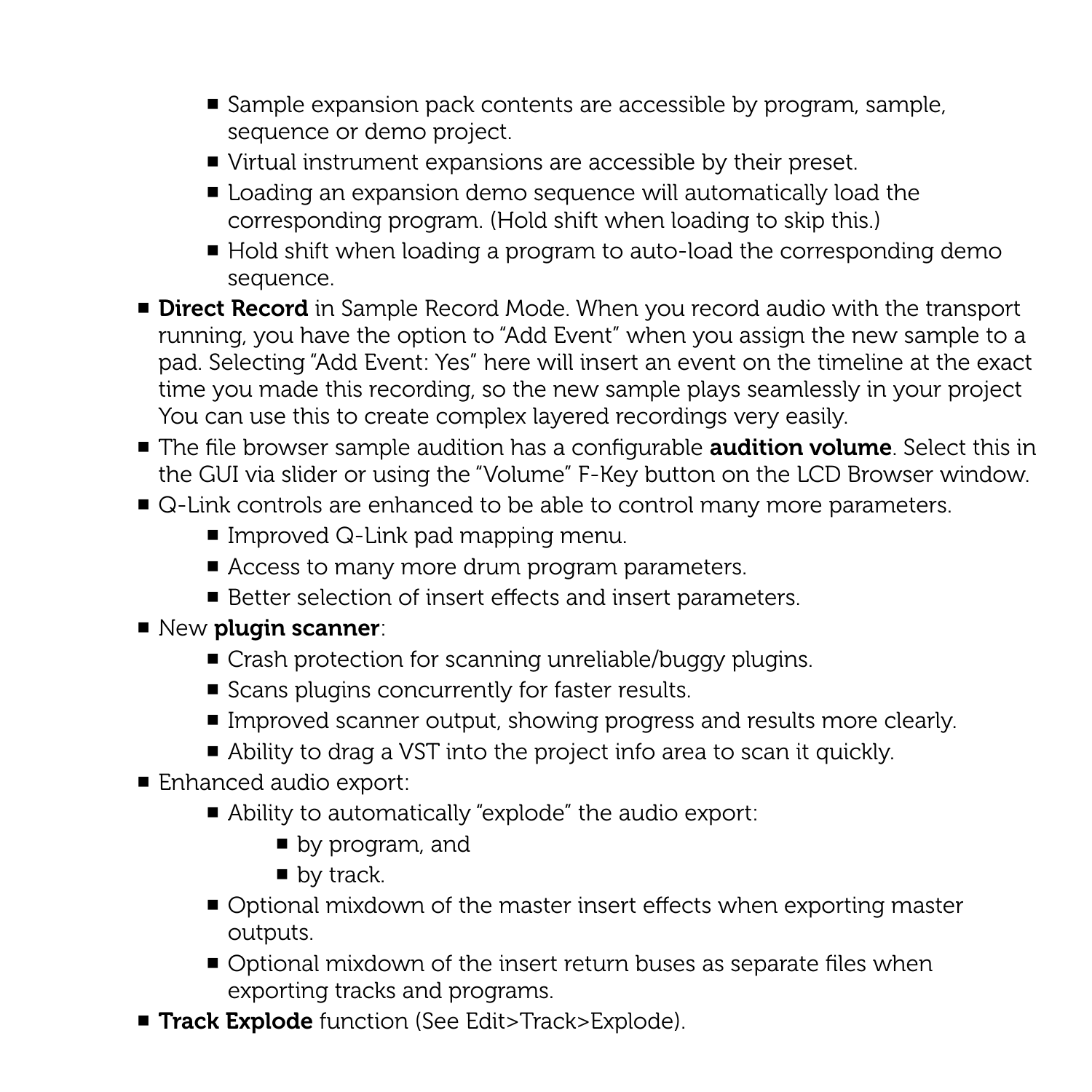- Drag pads Main Mode to move/copy them.
	- Drag from one pad onto another pad to move it.
	- Hold control/command to copy the pad into the new pad.
- A GUI keyboard display can be shown at the bottom of the screen. (See Tools>Show MIDI Keyboard). This shows the notes being played on the current track, and allows you to enter notes directly into MPC.
- MIDI Keys: You can use your computer keyboard to input MIDI notes (See Tools>MIDI Keys). The QWERTY keys A to ; and W to P act as a piano keyboard. You can adjust the octave played using the [ and ] keys.
- Duplicate to new track: Duplicate a program to new track: Right-click a program in the project info list and select "Duplicate to new track". This makes a new copy of the program, assigns it to the next unused track, and switches to that track.
- MPC toolbar shows a **MIDI input indicator** as well as a MIDI output indicator.
- Support for Akai MPK keyboards.
- Registration information shown in a Preferences window tab.
- New View menu, allowing you to select MPC mode, and toggle various editor view settings.
- Keyboard shortcut controls for many common operations:
	- $\blacksquare$  M: Note erase
	- $\blacksquare$  N: Note repeat
	- Control/Command + 1 through 0: Change MPC mode
	- Shift + Control/Command + W: Show/hide GUI keyboard
	- $\blacksquare$  Control/Command + W: Toggle MIDI keys
	- Shift+Control/Command + K: Show TC settings
	- Control/Command  $+$  [ or ]: Track down/up
	- Shift+Control/Command  $+$  [ or ]: Sequence down/up

## Workflow improvements

■ Sequence playback position and loop start/end points shown as a progress bar overview in Main Mode and Sample Record Mode.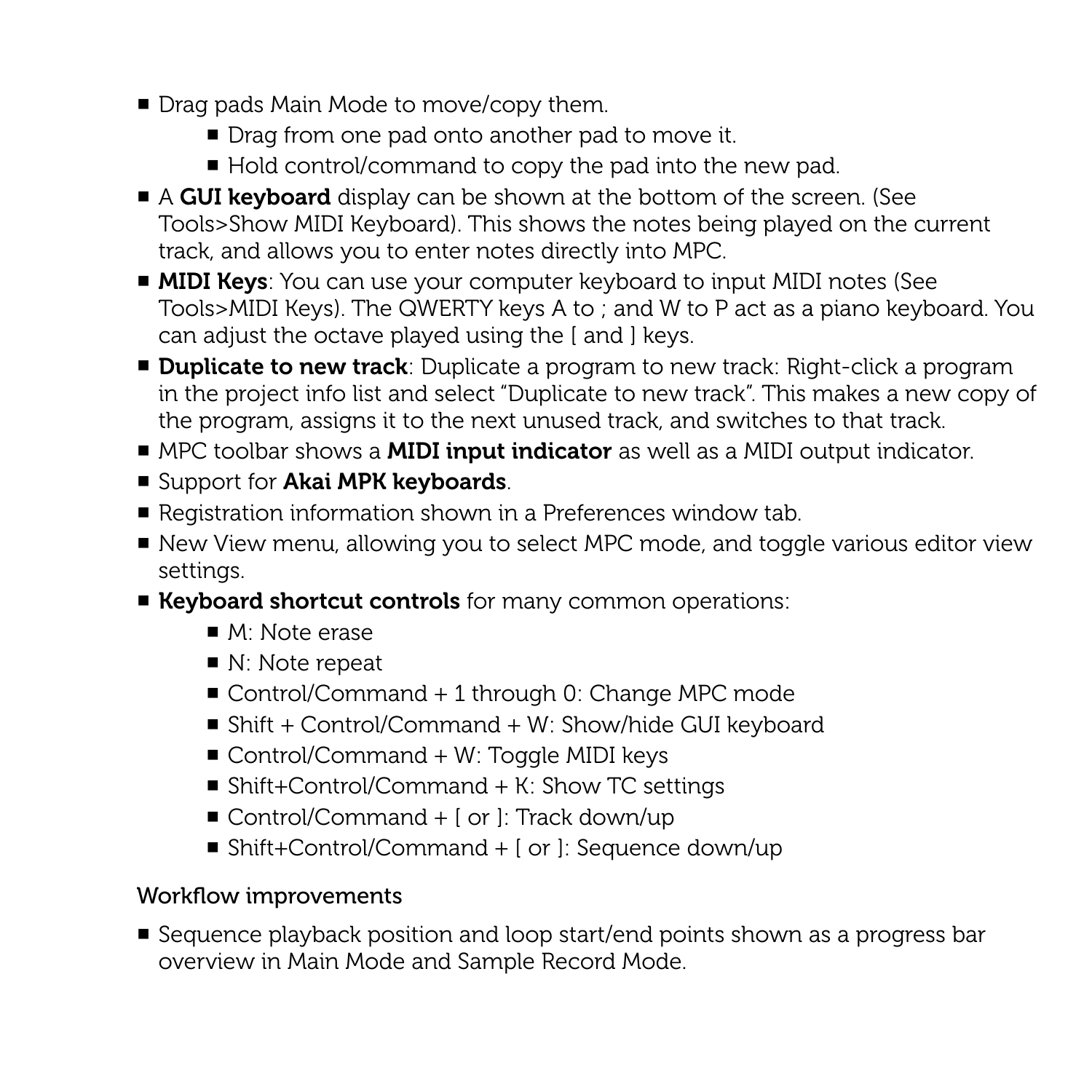- The Main Mode GUI panel now shows a program audio channel strip beside the pads, for quick access to inserts and mixer setup. (For MIDI programs, this shows the current track MIDI strip.)
- One shot audition option in Sample Edit Mode. In Trim Mode pads 1 to 4 audition the sample as *One Shot*, pads 5 to 8 as *Note On*. In Chop Mode you can select whether to audition as *One Shot* or *Note On*.
- Press and hold the Shift button to see the name of the items being mixed on the LCD (i.e. the program, track, or pad name).
- Main Mode screen has an Assignable Parameter display. Place the cursor over the "Vel%" field and press the **Window** button to show and edit more track/program values. Highlight a field and press "Set" to show this parameter on the main screen.
- Faster hardware pad copy workflow: Press and hold Shift. With Shift held: Press **Pad Copy**, tap the "from" pad and then tap the "to" pad. The pad is instantly copied. Continue to hold **Shift** and press **Pad Copy** again to quickly make more pad copies.
- LCD mixers show accurate dB values. You can set the whole and fractional part of these for fine control, or use The MPC Renaissance numeric keypad to type in a new dB values.
- Hold down Shift when adjusting a Q-Link for fine-grained control of a parameter.
- Double-tap the **Note Repeat** button to latch note repeat mode.
- Multiple pad selection is shown on the pad lights in Program Edit Mode.
	- Enhanced Program Edit Mode pad selection. Highlight an editor field and press the **Window** button to refine the pad selection.
- Sample Record Mode shows the "Now" position, a sequence progress overview bar, and the current sample recording length.
- $\blacksquare$  Holding **Shift** whilst pressing  $\boldsymbol{+}/\boldsymbol{-}$  in LCD lists jumps by ten items.
- Program Edit mode keygroup selection improved: press Shift+pad to select the keygroup that this pad will trigger. Continued **Shift**+pad presses cycle through all keygroups that apply.
- MPC grid editors automatically switch to show newly recorded automation events.
- GUI list editor improved, with clearer display and enhanced event editing.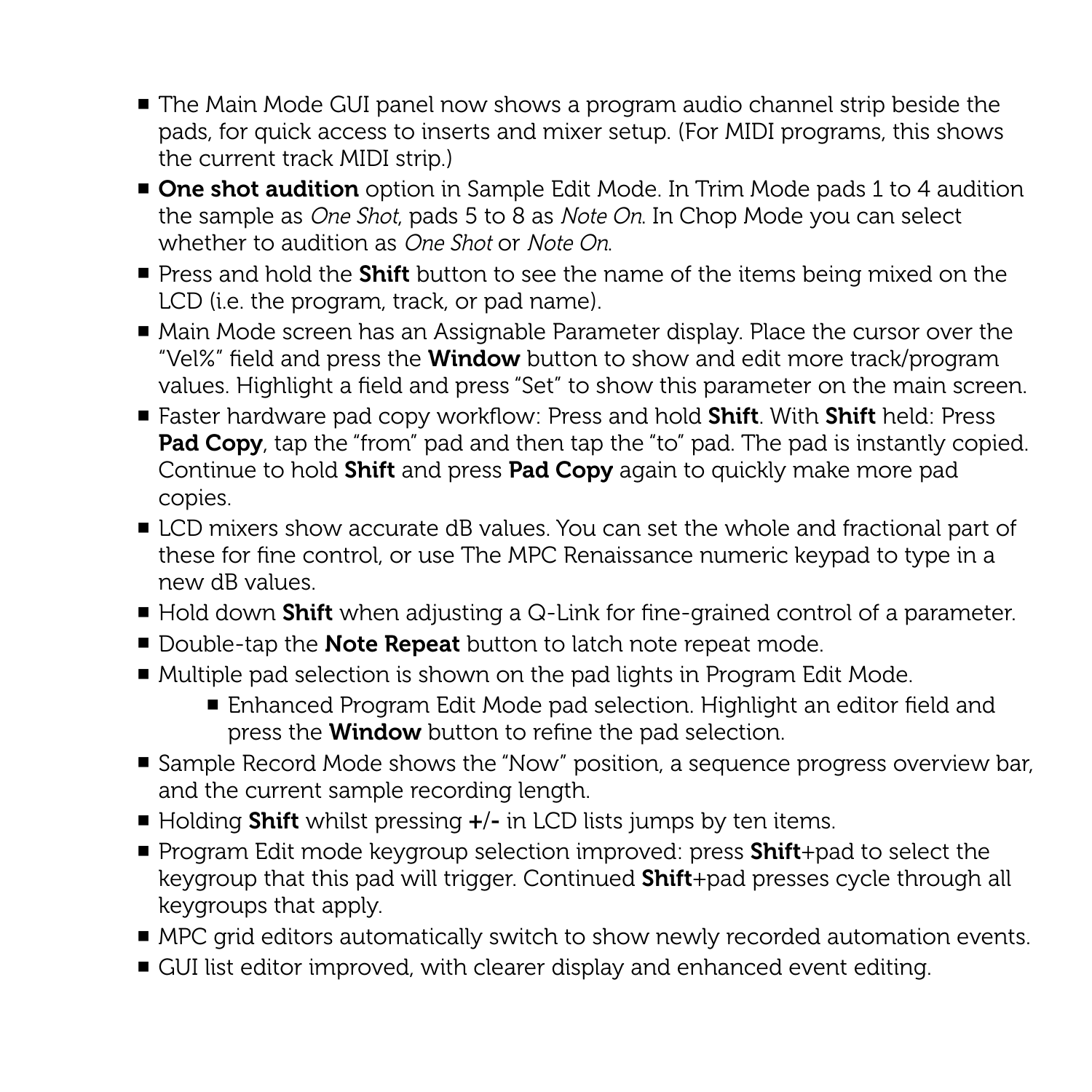- Program lists and menus are no longer separated by program type, all programs in your project are selectable from the same list.
- Single-click in the sample editor *Chop Mode* waveform to insert a new slice point.
- Audio recording improvements in Sample Record Mode:
	- Audio recording does not truncate the start of the sample.
	- LCD shows accurate recording length during the recording.
- Master volume/metronome volume knob tooltips show the currently selected level for better volume control.
- Enhanced file browser:
	- Performance enhancements: sample preview is more responsive.
	- GUI: Click a sample again to re-preview.
	- GUI: Folder drop-down menu lists all installed expansion packs for easy access.
	- File Browser automatic sample audition play duration is configurable (See Preferences>Other>Audition Auto Play).
- Grid editor piano roll shows the currently playing notes (for MIDI programs and plugin programs).
- Improved automation and MIDI control change menus, and the on-screen display of these selections.
- Sixteen Levels setting is saved and restored between MPC uses.
- Loading a sequence file into an unused sequence does not prompt for which sequence to load into.
- Unused pads behave more consistently in the mixers.
- New plugin dialog remembers filter settings.
- Many other minor LCD and GUI workflow improvements.

- Increased the number of virtual outputs available when running MPC as a plugin.
- MPC handles a missing audio device more gracefully.
- Improved and more reliable virtual instrument hosting.
- Audio path optimizations.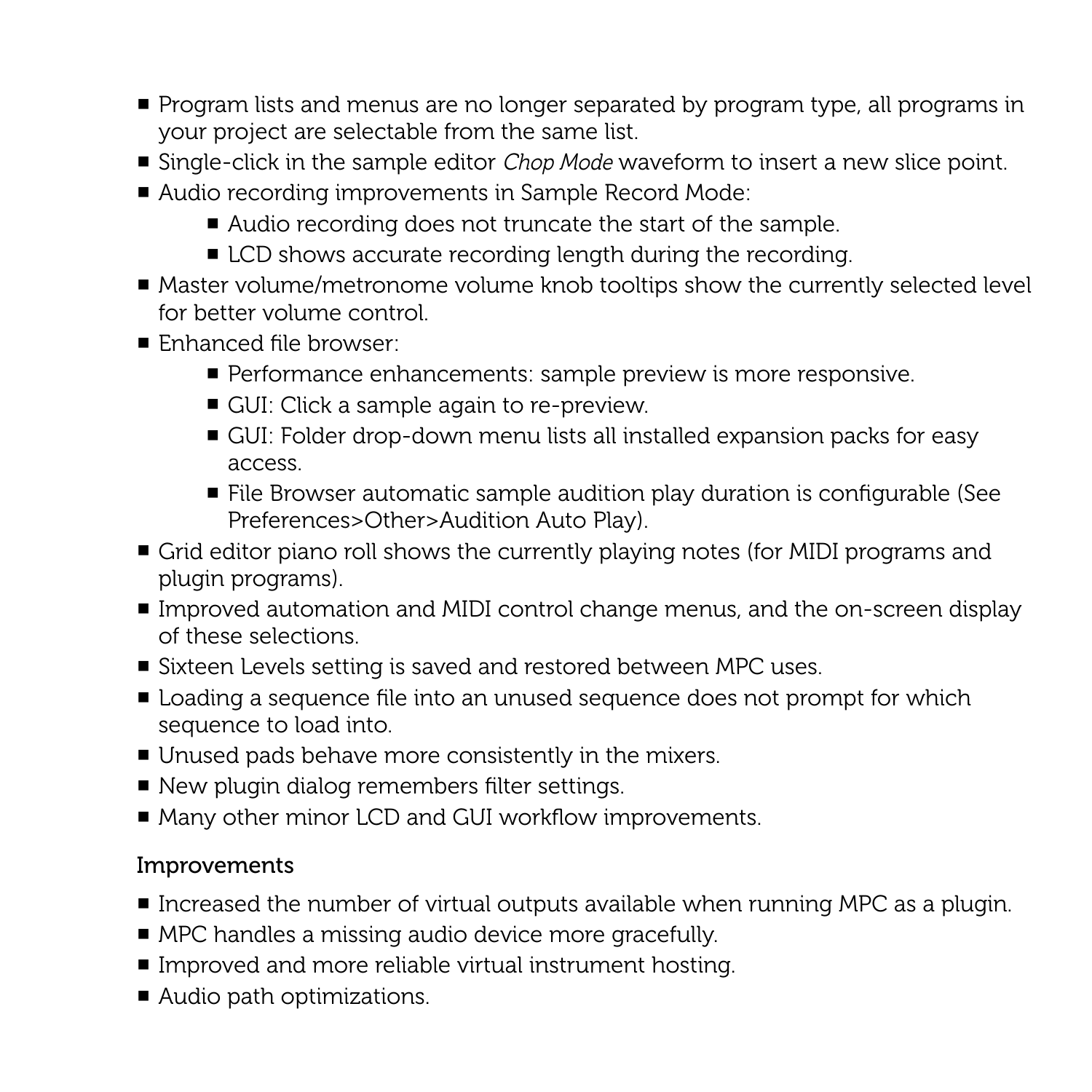■ Many bugfixes and stability enhancements.

## Version 1.6 (November 2013)

## New features

- List Editor: Provides a GUI and LCD-based event editing interface for fine-tuning event lists. Click the GUI list toolbar icon to switch between grid or list view. SHIFTpress STEP SEQ to enter the LCD list editor.
- Note length quantize: adjusts the position of the note ends, or make notes play legato.
- New editor scrolling behaviour: toolbar buttons toggles between scroll modes: Off, Page, Scroll.
- Added MIDI control mode layouts for pad chromatic scale layout.

#### Improvements

■ Bugfixes and stability enhancements.

# Version 1.5 (September 2013)

## New features

- MIDI control mode: use your MPC hardware as a configurable MIDI control surface.
- MPC software runs without hardware present; use MPC on the road without plugging in hardware.
- Configurable pulse display resolution (set this in Preferences>Sequencer).

- 16-levels now works instantly. 16-level engages as soon as you hit the button. Press and hold 16 LEVEL, then tap a pad to change pad assignment on the fly.
- Improved project information display, including a tree-view of project contents, improved icons displaying program and sample types, and built-in sample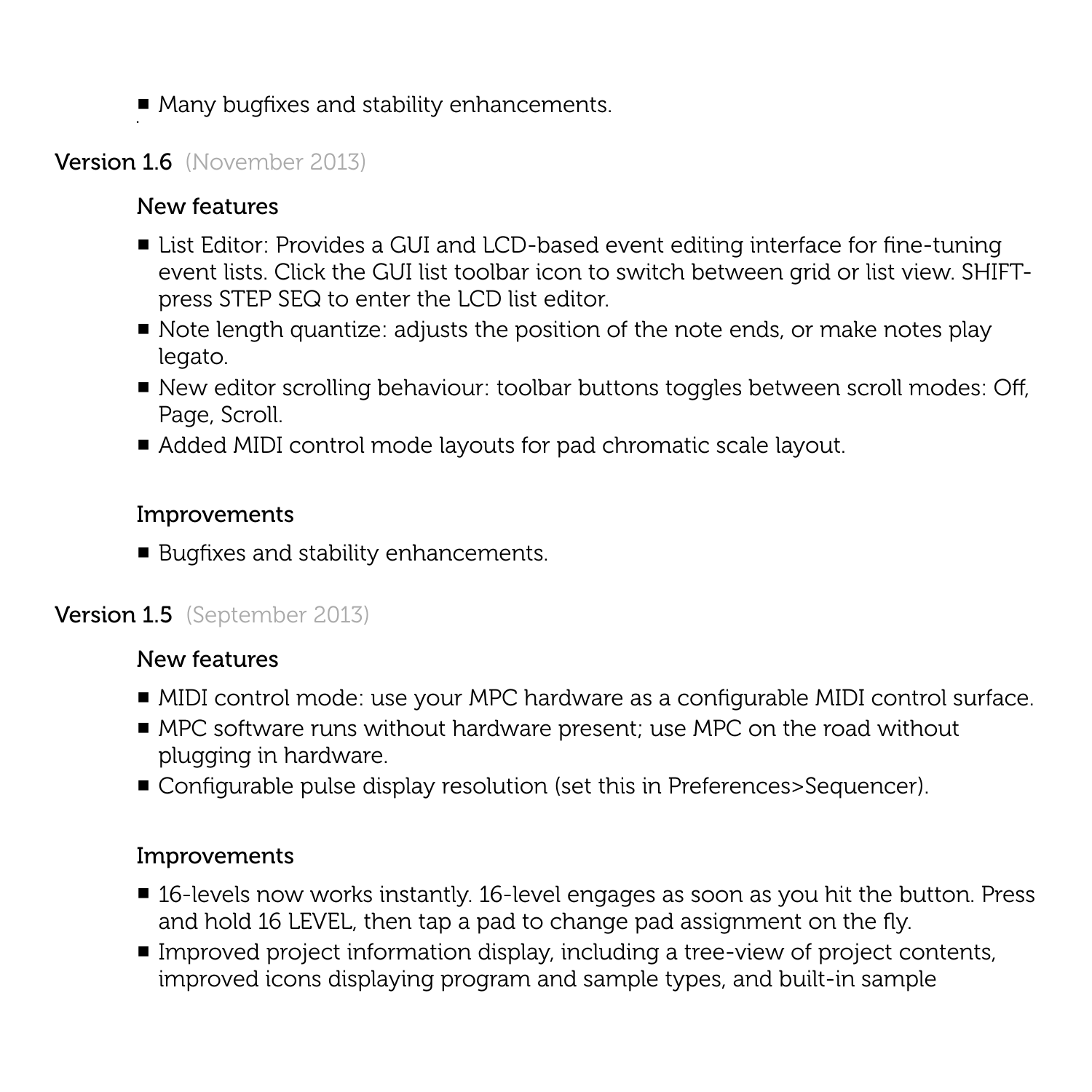auditioning. The sample list is context sensitive, and shows only the samples used by the current selection (i.e. the selected sequence/track/program).

- Many UI and workflow improvements.
- Purge samples workflow improvement.
- Next sequence mode and song mode show sequence loop points in the timeline.
- Improved timeline editing. You can now extend a sequence and set loop points directly in the timeline.
- Improved stability hosting various third party plugins.
- Improved drag and drop capabilities.
- Plugin editor window position made persistent.
- Improved behavior when an audio interface is removed.
- MPC saves the master level and submix levels in project files.
- Support for MPC Element hardware.
- Compatibility with MPC Essentials projects.
- Performance enhancements.
- Many bugfixes and stability enhancements.

# Version 1.4 (April 2013)

- 64-bit support for PC/Mac. The standalone application, VST and Audio Unit plugins now have 64-bit versions.
- Ability to load samples when playing.
- Ability to export return buses.
- Auto-save function (see preferences window).
- New AD envelope type (see Program Edit mode).
- Control surface buttons auto-repeat when you hold them down (useful for zoom, locate, etc).
- Quick bank/mode selection via button double-tap. You can double-tap shift to enter "shift lock" mode. You can also double-tap bank/mode buttons directly.
- Multiple file selection in file browser.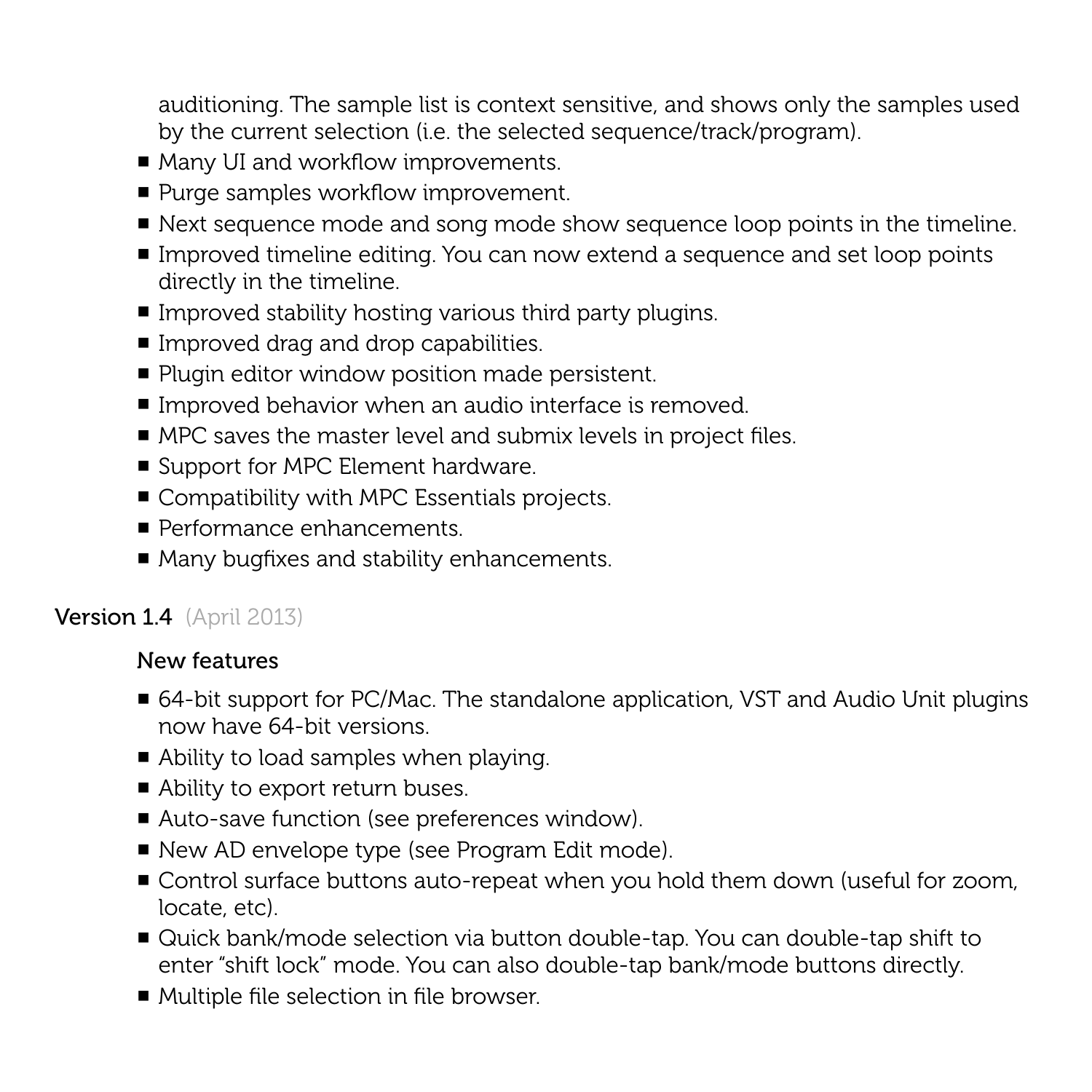- New file browser folder button behavior. The 1-5 buttons retain their stored location when you move away from them; the location can be set by holding shift as you press.
- QLink control of zoom and scroll in the sample editor.
- Added a sample overview in sample editor.
- LCD sample editor supports zoom and scroll.
- MIDI clock receive.
- Ability to alphabetically sort the samples list (see button over the Sample list)
- New command history window, with the ability to drag the undo position around (Edit>History…).
- Holding shift at startup skips any autoload files.

- Improved performance when switching sequences suddenly. No more dropped beats!
- $\blacksquare$  Improved display of events in the track view.
- Grids and lists show when they have lost focus.
- Title bar shows "+" when the project has unsaved changes.
- Updated the UI in many other areas.
- Click and drag in grid headers to audition a range of events.
- Track view supports region select across multiple tracks.
- Undo/redo buttons on toolbar.
- Effects selection has updated UI, with sort by vendor/type.
- Address issue where some plugins and MIDI equipment react badly to MIDI volume changes. (Volume control messages are not sent on a track unless explicitly set. Until set, the fader shows a "?".)
- Rationalize track types.
- You can now assign "no program" to a track.
- Automation chase when relocating playback position.
- Optimization and performance improvements for better workflow.
- Fixed many bugs.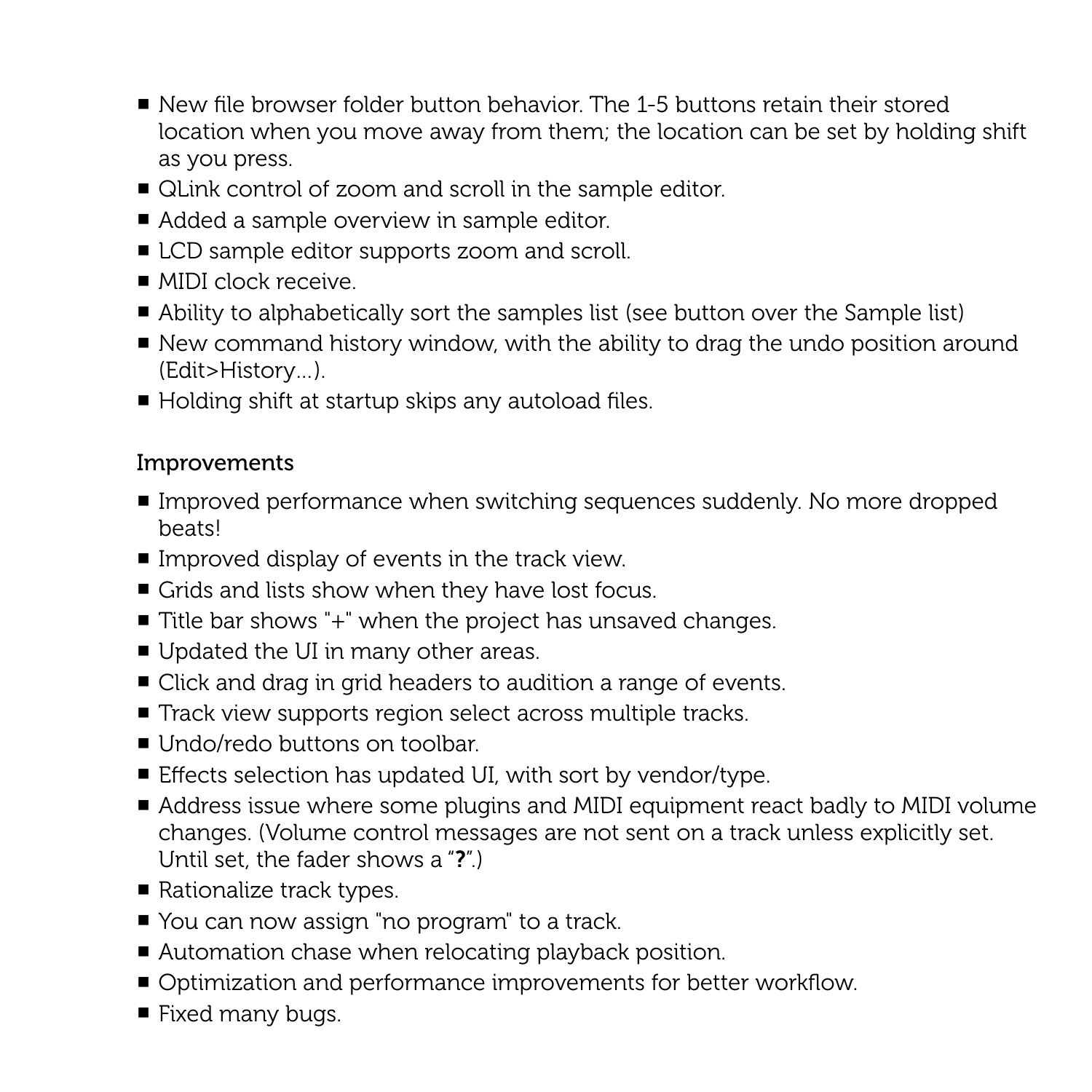- Fix MIDI sync send.
- Fixed hardware screen corruption issues.
- Fixed software unlock issue experienced by some users.

# **Version 1.3.1** (March 2013)

This release addresses some minor issues in version 1.3:

- Newly loaded projects play at the correct tempo.
- Fixed issues with MPC 5000 import.
- Fixed issues with sample audition from file browser.

# **Version 1.3** (February 2013)

# New features

- Completely redesigned plugin architecture, allowing more features and flexibility. You can route multiple tracks to the same plugin.
- ProTools transport control (see Help menu for setup instructions).
- New vintage emulation mode: SP1200 Ring.
- $\blacksquare$  Hardware zoom control (press shift + cursor keys).
- Project archive facility, to easily move projects between computers (File>Export>As Project Archive).
- Facility to delete all unused samples in a project (Edit>Delete Unused Samples).
- File import of MPC2000 and 2000XL format APS and ALL files.
- Support for custom program edit UIs for plugin programs. The bundled instruments now have tailor-made editors.

- New program mixer, with ability to hide unused tracks, and show mixer strips for plugin programs.
- Improved plugin selection system, allowing you to browse by plugin type, and by manufacturer.
- Redesigned main mode GUI, making information clearer and speeding up the workflow.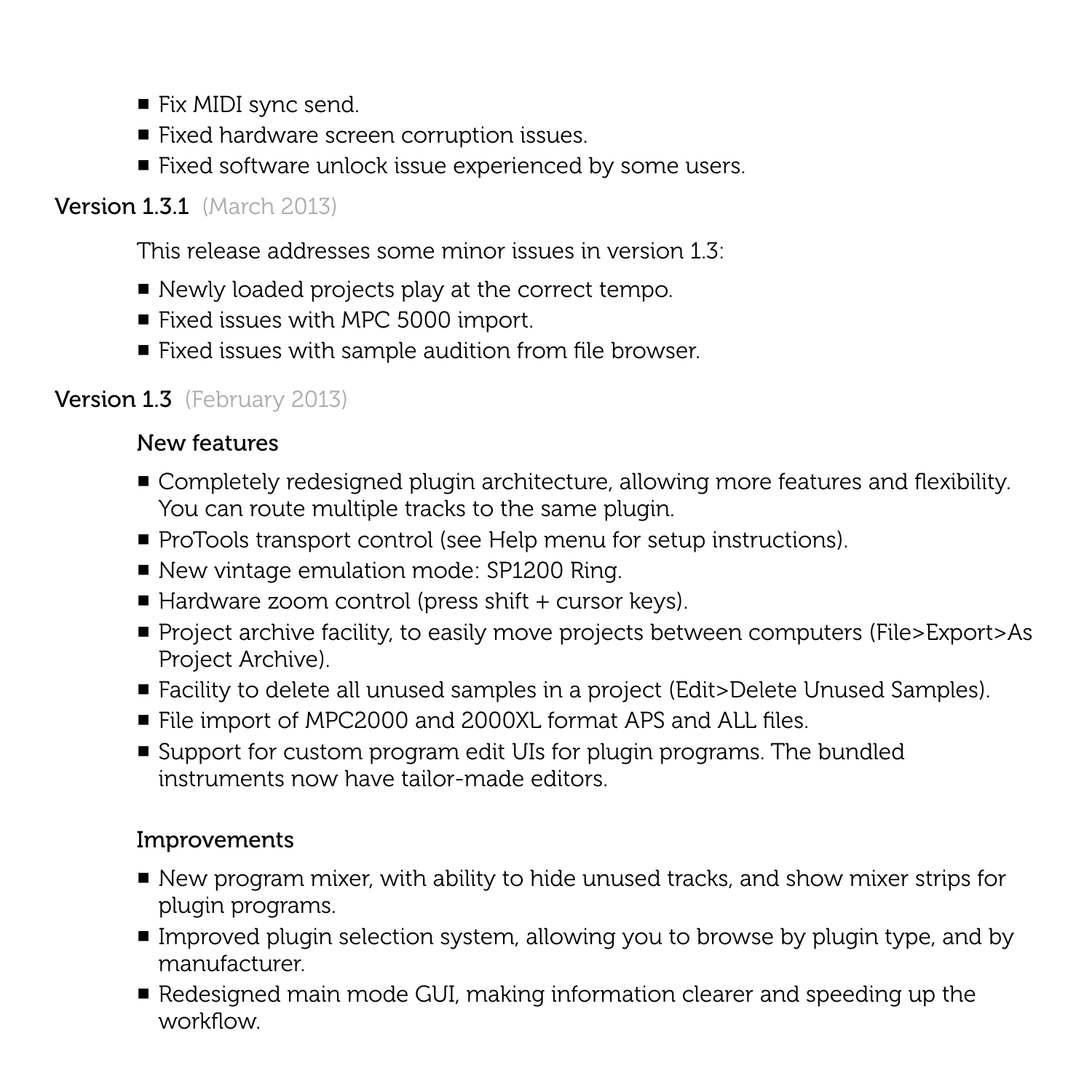- Added new track and sequence selectors to speed up access.
- Project info list shows program type and the plugin loaded in each plugin program.
- Improved track view display, with automation editing for plugin programs, and access to common track settings in the lane.
- Improved the program editor for plugin programs.
- You can drag samples to lanes in the grid to load them onto a pad.
- Double-click in sequence editor to insert/remove a slice point.
- Improved the hardware's pad light performance.
- Improved QLink performance.
- Better preferences window, that looks better and is better organized.
- Audio export of submixes and plugin programs.
- Improved MPC 3000 file import.
- Next sequence mode works like an MPC 4000, rather than an MPC 5000.
- $\blacksquare$  Many, many bug fixes.

# Version 1.2 (November 2012)

## Improvements

- Many bug fixes and stability enhancements.
- Improved the software installation procedure.

# Version 1.1 (October 2012)

- Support for MPC Studio hardware.
- Support for ProTools. MPC runs as an RTAS format plugin inside ProTools 9 and ProTools 10.
- Tracks are assignable to individual outputs in the Track Mixer.
- Enhanced audio export, with better workflow and the ability to export individual Submix busses.
- Support for Bank Select and Program Change MIDI messages.
- Realtime sample playback indicator in the Sample Editor.